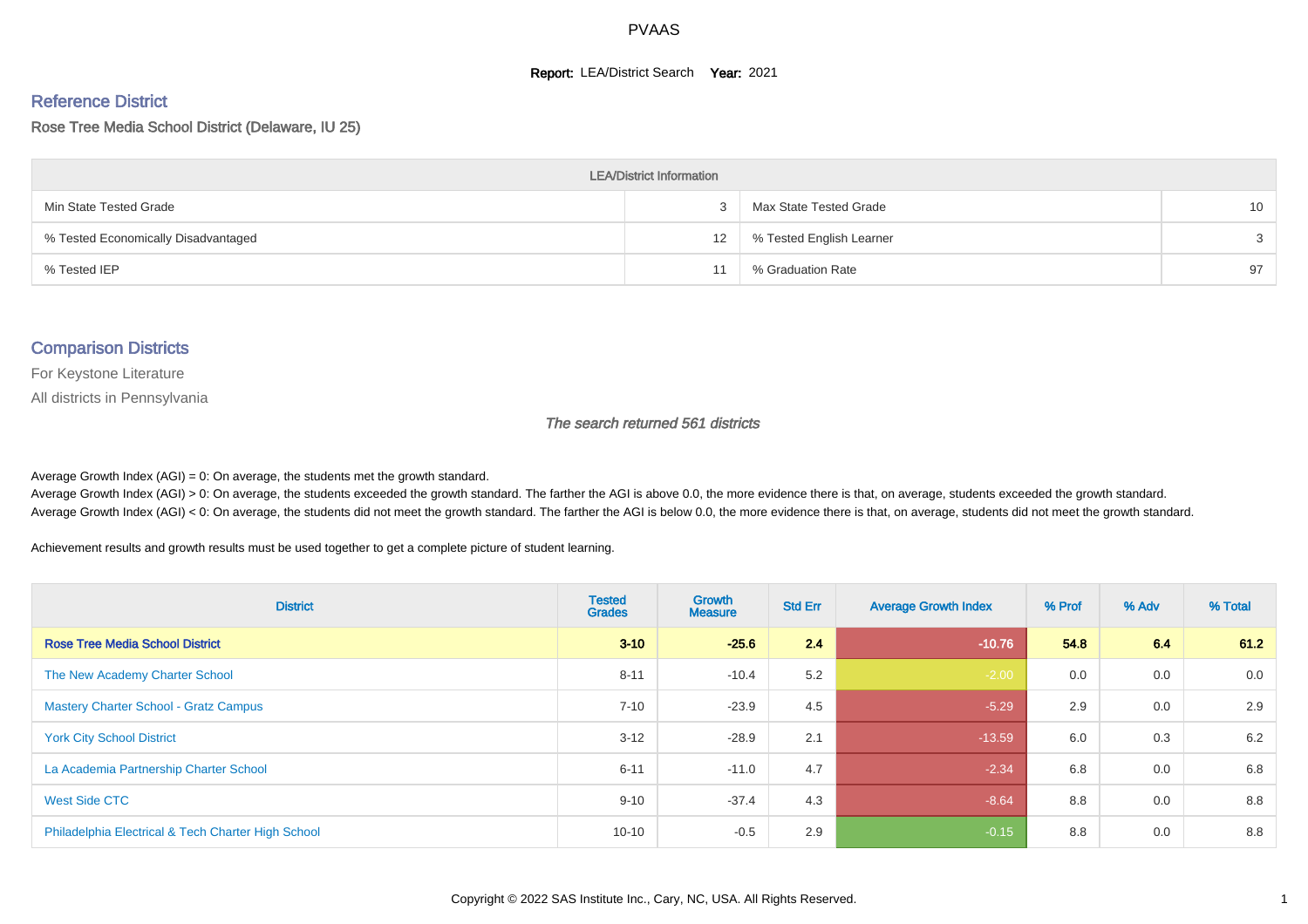| <b>District</b>                                                       | <b>Tested</b><br><b>Grades</b> | <b>Growth</b><br><b>Measure</b> | <b>Std Err</b> | <b>Average Growth Index</b> | % Prof | % Adv   | % Total |
|-----------------------------------------------------------------------|--------------------------------|---------------------------------|----------------|-----------------------------|--------|---------|---------|
| <b>Rose Tree Media School District</b>                                | $3 - 10$                       | $-25.6$                         | 2.4            | $-10.76$                    | 54.8   | 6.4     | 61.2    |
| Esperanza Cyber Charter School                                        | $3 - 11$                       | 7.1                             | 6.1            | 1.16                        | 9.1    | 0.0     | 9.1     |
| <b>Innovative Arts Academy Charter School</b>                         | $6 - 11$                       | $-9.1$                          | 3.7            | $-2.44$                     | 9.5    | 0.0     | 9.5     |
| Propel Charter School - Braddock Hills                                | $3 - 11$                       | $-13.6$                         | 3.6            | $-3.81$                     | 9.7    | 1.6     | 11.3    |
| <b>Aliquippa School District</b>                                      | $3 - 11$                       | $-9.0$                          | 4.2            | $-2.14$                     | 11.0   | 0.0     | 11.0    |
| <b>Clairton City School District</b>                                  | $3 - 11$                       | 3.5                             | 3.7            | 0.95                        | 13.4   | 0.0     | 13.4    |
| <b>Sto-Rox School District</b>                                        | $3 - 10$                       | 6.6                             | 3.7            | 1.80                        | 13.4   | 0.0     | 13.4    |
| People For People Charter School                                      | $3 - 12$                       | 13.3                            | 5.5            | 2.43                        | 13.5   | 0.0     | 13.5    |
| <b>Propel Charter School-Montour</b>                                  | $3 - 10$                       | $-10.7$                         | 3.9            | $-2.71$                     | 13.7   | 0.0     | 13.7    |
| <b>Chester-Upland School District</b>                                 | $3 - 11$                       | $-0.3$                          | 2.7            | $-0.09$                     | 13.8   | 0.8     | 14.6    |
| <b>Dauphin County Technical School</b>                                | $9 - 11$                       | $-45.5$                         | 2.6            | $-17.72$                    | 14.4   | $2.5\,$ | 16.9    |
| <b>Steelton-Highspire School District</b>                             | $3 - 11$                       | $-11.8$                         | 3.5            | $-3.40$                     | 14.5   | 0.0     | 14.5    |
| <b>Universal Audenried Charter School</b>                             | $9 - 11$                       | $-5.8$                          | 2.4            | $-2.40$                     | 14.6   | 0.0     | 14.6    |
| <b>Lancaster School District</b>                                      | $3 - 12$                       | $-15.8$                         | 1.5            | $-10.90$                    | 14.6   | 2.3     | 16.9    |
| Dr Robert Ketterer Charter School Inc                                 | $6 - 12$                       | 10.1                            | 5.0            | 2.04                        | 14.9   | 0.4     | 15.3    |
| <b>Sugar Valley Rural Charter School</b>                              | $3 - 11$                       | $-11.0$                         | 4.5            | $-2.46$                     | 14.9   | 0.0     | 14.9    |
| Preparatory Charter School Of Mathematics, Science, Tech, And Careers | $9 - 10$                       | $-4.0$                          | 2.5            | $-1.59$                     | 15.0   | $0.0\,$ | 15.0    |
| <b>Harrisburg City School District</b>                                | $3 - 11$                       | $-0.4$                          | 2.1            | $-0.19$                     | 15.1   | 0.4     | 15.5    |
| Maritime Academy Charter School                                       | $3 - 10$                       | $-11.4$                         | 3.5            | $-3.29$                     | 15.2   | 0.0     | 15.2    |
| <b>Propel Charter School-Homestead</b>                                | $3 - 11$                       | $-11.7$                         | 4.1            | $-2.84$                     | 15.9   | 0.0     | 15.9    |
| Perseus House Charter School Of Excellence                            | $6 - 11$                       | $-5.2$                          | 3.0            | $-1.72$                     | 16.5   | 0.0     | 16.5    |
| <b>Tech Freire Charter School</b>                                     | $9 - 11$                       | 9.3                             | 2.9            | 3.26                        | 18.0   | 1.1     | 19.1    |
| <b>Farrell Area School District</b>                                   | $3 - 11$                       | $-10.4$                         | 4.3            | $-2.41$                     | 19.0   | 0.0     | 19.0    |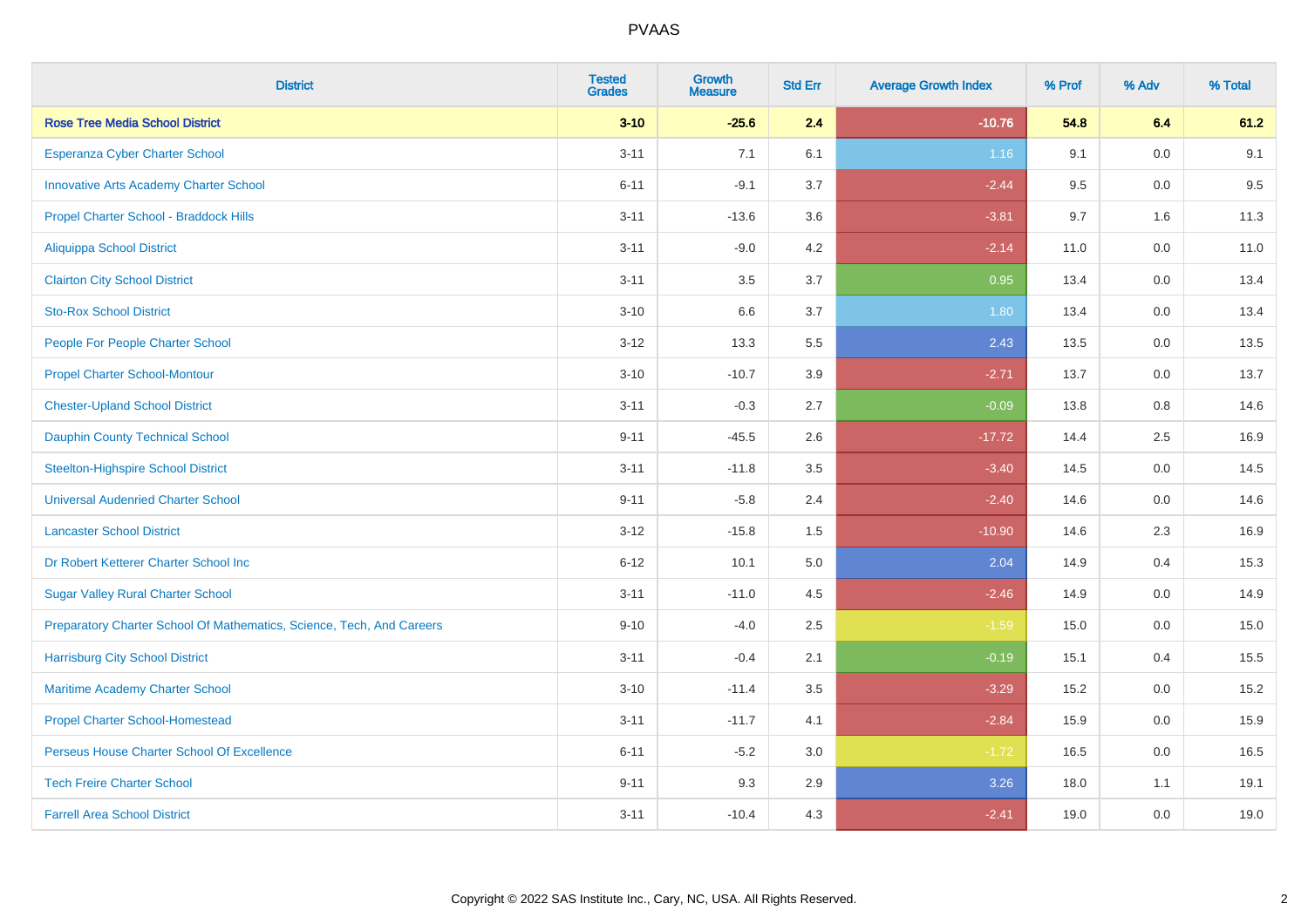| <b>District</b>                                        | <b>Tested</b><br><b>Grades</b> | <b>Growth</b><br><b>Measure</b> | <b>Std Err</b> | <b>Average Growth Index</b> | % Prof | % Adv   | % Total |
|--------------------------------------------------------|--------------------------------|---------------------------------|----------------|-----------------------------|--------|---------|---------|
| <b>Rose Tree Media School District</b>                 | $3 - 10$                       | $-25.6$                         | 2.4            | $-10.76$                    | 54.8   | 6.4     | 61.2    |
| <b>Rochester Area School District</b>                  | $3 - 11$                       | $-13.2$                         | 4.6            | $-2.89$                     | 19.5   | 1.3     | 20.8    |
| Philipsburg-Osceola Area School District               | $3 - 11$                       | $-24.8$                         | 3.3            | $-7.43$                     | 19.7   | 2.6     | 22.4    |
| <b>Lawrence County CTC</b>                             | $10 - 11$                      | $-21.7$                         | 3.6            | $-6.05$                     | 19.8   | $0.0\,$ | 19.8    |
| <b>Gillingham Charter School</b>                       | $3 - 11$                       | $-4.4$                          | 5.6            | $-0.77$                     | 20.8   | 8.3     | 29.2    |
| Mastery Charter School - Shoemaker Campus              | $7 - 10$                       | 4.1                             | 3.0            | 1.34                        | 20.9   | 3.3     | 24.2    |
| Multicultural Academy Charter School                   | $9 - 11$                       | 9.5                             | 3.5            | 2.69                        | 22.0   | $0.0\,$ | 22.0    |
| <b>Turkeyfoot Valley Area School District</b>          | $3 - 12$                       | $-4.3$                          | 5.6            | $-0.76$                     | 22.0   | 5.1     | 27.1    |
| <b>Columbia-Montour AVTS</b>                           | $9 - 10$                       | $-12.5$                         | 3.0            | $-4.16$                     | 22.3   | 0.6     | 22.9    |
| <b>Tacony Academy Charter School</b>                   | $3 - 11$                       | $-14.7$                         | 3.0            | $-4.82$                     | 22.4   | 1.8     | 24.1    |
| Jefferson County-Dubois AVTS                           | $9 - 11$                       | $-16.2$                         | 3.9            | $-4.16$                     | 23.0   | 0.0     | 23.0    |
| <b>Williams Valley School District</b>                 | $3 - 11$                       | $-7.3$                          | 3.4            | $-2.13$                     | 23.2   | 0.0     | 23.2    |
| <b>Chester Charter Scholars Academy Charter School</b> | $3 - 12$                       | 8.4                             | 4.1            | 2.03                        | 23.4   | $0.0\,$ | 23.4    |
| Norristown Area School District                        | $3 - 12$                       | $-12.8$                         | 1.6            | $-7.98$                     | 23.5   | 2.3     | 25.7    |
| Lincoln Leadership Academy Charter School              | $3 - 12$                       | 14.2                            | 6.4            | 2.22                        | 23.5   | 0.0     | 23.5    |
| <b>Executive Education Academy Charter School</b>      | $3 - 10$                       | $-6.5$                          | 3.1            | $-2.08$                     | 23.7   | 2.2     | 25.8    |
| <b>Lebanon School District</b>                         | $3 - 11$                       | $-1.6$                          | 1.9            | $-0.80$                     | 24.4   | 2.6     | 27.0    |
| <b>Reading School District</b>                         | $3 - 11$                       | 10.1                            | 1.4            | 7.25                        | 24.7   | 2.4     | 27.2    |
| Imhotep Institute Charter High School                  | $9 - 11$                       | $-5.3$                          | 5.8            | $-0.92$                     | 25.0   | 0.0     | 25.0    |
| <b>Allentown City School District</b>                  | $3 - 12$                       | 5.3                             | 1.4            | 3.88                        | 25.3   | 2.7     | 28.0    |
| <b>Erie City School District</b>                       | $3 - 12$                       | $-14.5$                         | 1.6            | $-9.26$                     | 25.4   | 3.0     | 28.4    |
| <b>Greater Johnstown School District</b>               | $3 - 11$                       | $-3.1$                          | 2.6            | $-1.19$                     | 26.1   | 0.0     | 26.1    |
| <b>Mahanoy Area School District</b>                    | $3 - 10$                       | $-9.0$                          | 3.6            | $-2.49$                     | 26.2   | 1.6     | 27.9    |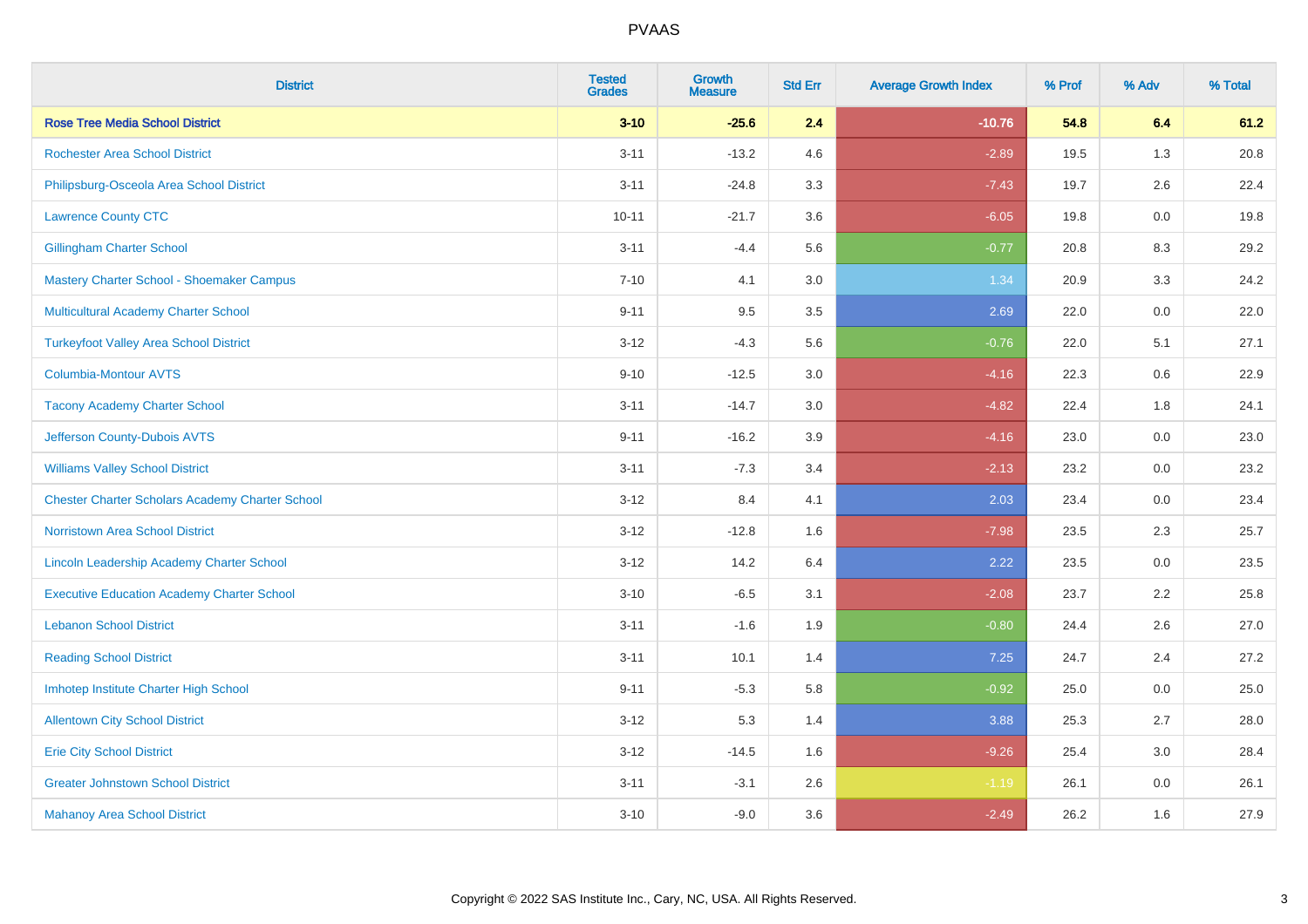| <b>District</b>                                  | <b>Tested</b><br><b>Grades</b> | <b>Growth</b><br><b>Measure</b> | <b>Std Err</b> | <b>Average Growth Index</b> | % Prof | % Adv   | % Total |
|--------------------------------------------------|--------------------------------|---------------------------------|----------------|-----------------------------|--------|---------|---------|
| <b>Rose Tree Media School District</b>           | $3 - 10$                       | $-25.6$                         | 2.4            | $-10.76$                    | 54.8   | 6.4     | 61.2    |
| Community Academy Of Philadelphia Charter School | $3 - 11$                       | 5.8                             | 2.7            | 2.12                        | 26.7   | 0.9     | 27.6    |
| <b>Roberto Clemente Charter School</b>           | $3 - 12$                       | 2.2                             | 4.9            | 0.45                        | 27.5   | $5.0\,$ | 32.5    |
| Salisbury-Elk Lick School District               | $3 - 11$                       | $-13.5$                         | 5.9            | $-2.30$                     | 27.8   | 0.0     | 27.8    |
| <b>Shade-Central City School District</b>        | $3 - 11$                       | $-5.9$                          | 4.6            | $-1.28$                     | 27.8   | 0.0     | 27.8    |
| <b>Mastery Charter School - Pickett Campus</b>   | $6 - 10$                       | 5.6                             | 5.7            | 1.00                        | 27.8   | 0.0     | 27.8    |
| <b>Northern Lehigh School District</b>           | $3 - 12$                       | $-10.4$                         | 2.7            | $-3.82$                     | 28.0   | 9.3     | 37.3    |
| Northern Lebanon School District                 | $3 - 11$                       | 0.4                             | 2.5            | 0.15                        | 28.0   | 3.0     | 31.0    |
| <b>Keystone Education Center Charter School</b>  | $3 - 12$                       | $-12.9$                         | 5.9            | $-2.19$                     | 28.0   | 0.0     | 28.0    |
| <b>Port Allegany School District</b>             | $3 - 11$                       | 4.4                             | $3.6\,$        | 1.21                        | 28.1   | 9.4     | 37.5    |
| <b>Williamsburg Community School District</b>    | $3 - 11$                       | $-14.3$                         | 4.1            | $-3.48$                     | 28.3   | 0.0     | 28.3    |
| <b>Shenandoah Valley School District</b>         | $3 - 11$                       | 9.7                             | 3.9            | 2.49                        | 28.3   | 5.0     | 33.3    |
| <b>MaST Community Charter School II</b>          | $3 - 10$                       | 4.4                             | 3.2            | 1.37                        | 28.4   | 3.4     | 31.8    |
| <b>Mastery Charter School - Thomas Campus</b>    | $3 - 10$                       | 2.1                             | $6.2\,$        | 0.33                        | 28.6   | 0.0     | 28.6    |
| Urban Pathways 6-12 Charter School               | $6 - 11$                       | 4.8                             | 6.4            | 0.75                        | 28.6   | 0.0     | 28.6    |
| <b>Columbia Borough School District</b>          | $3 - 12$                       | $-3.1$                          | 3.5            | $-0.89$                     | 29.5   | 1.9     | 31.4    |
| <b>Penns Manor Area School District</b>          | $3 - 12$                       | $-17.0$                         | 3.7            | $-4.52$                     | 29.7   | 3.1     | 32.8    |
| <b>Pottstown School District</b>                 | $3 - 12$                       | $-4.0$                          | 2.4            | $-1.68$                     | 29.8   | 1.2     | 31.0    |
| <b>Washington School District</b>                | $3 - 11$                       | $-4.9$                          | 2.8            | $-1.76$                     | 30.1   | 2.4     | 32.5    |
| Morrisville Borough School District              | $3 - 11$                       | 4.8                             | 4.3            | 1.10                        | 30.2   | 2.3     | 32.6    |
| <b>Mckeesport Area School District</b>           | $3 - 12$                       | 9.0                             | 2.4            | 3.72                        | 31.0   | 4.5     | 35.5    |
| <b>KIPP Dubois Charter School</b>                | $9 - 10$                       | 4.7                             | 3.3            | 1.40                        | 31.0   | 1.4     | 32.4    |
| <b>Bristol Township School District</b>          | $3 - 11$                       | $-13.9$                         | 2.0            | $-7.05$                     | 31.0   | 3.7     | 34.7    |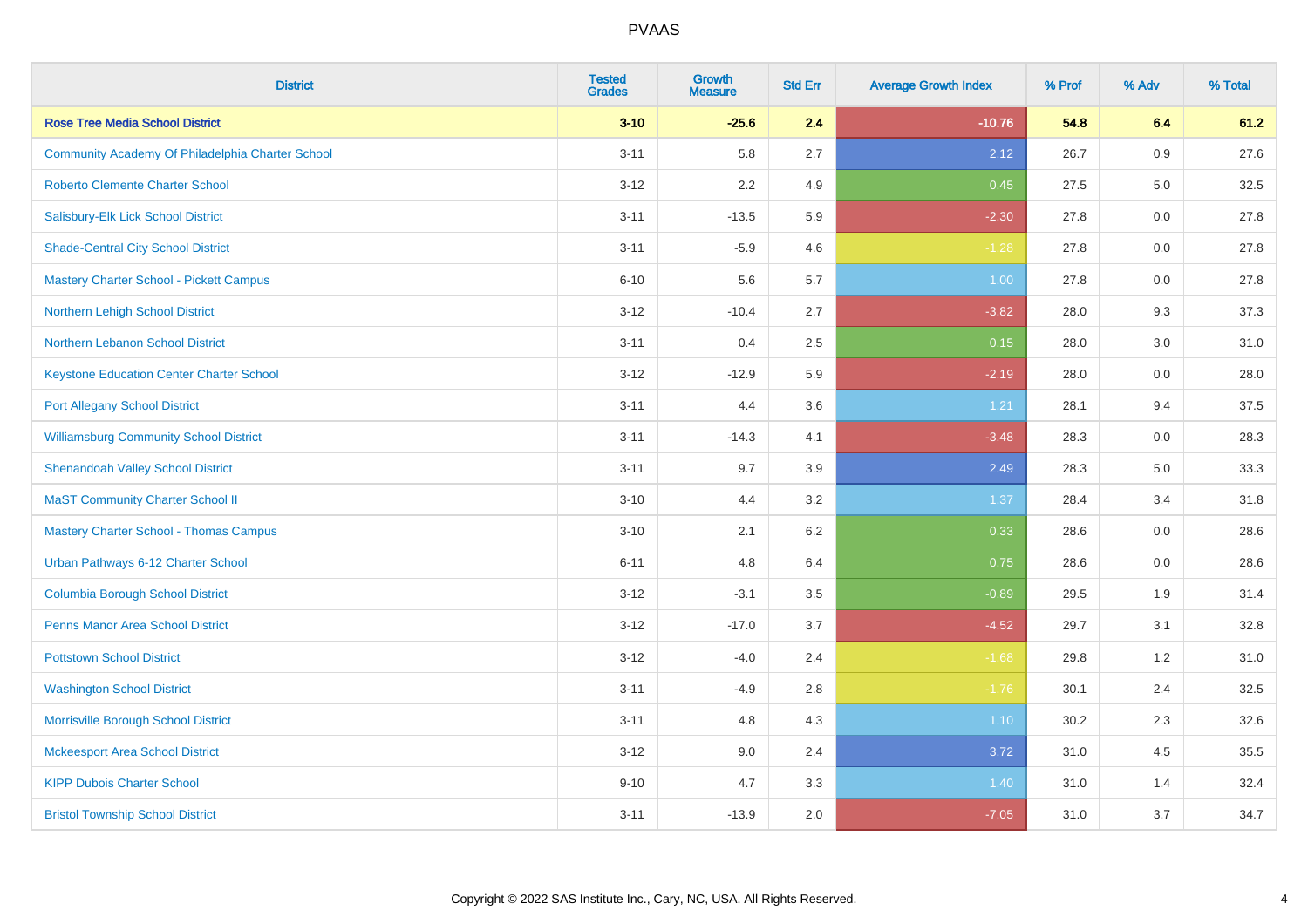| <b>District</b>                              | <b>Tested</b><br><b>Grades</b> | <b>Growth</b><br><b>Measure</b> | <b>Std Err</b> | <b>Average Growth Index</b> | % Prof | % Adv   | % Total |
|----------------------------------------------|--------------------------------|---------------------------------|----------------|-----------------------------|--------|---------|---------|
| <b>Rose Tree Media School District</b>       | $3 - 10$                       | $-25.6$                         | 2.4            | $-10.76$                    | 54.8   | 6.4     | 61.2    |
| <b>Woodland Hills School District</b>        | $3 - 12$                       | 3.2                             | 2.6            | 1.22                        | 31.4   | $3.6\,$ | 35.0    |
| <b>Redbank Valley School District</b>        | $3 - 11$                       | $-9.5$                          | 3.4            | $-2.77$                     | 31.5   | 4.9     | 36.4    |
| <b>East Allegheny School District</b>        | $3 - 11$                       | $-6.3$                          | 3.3            | $-1.87$                     | 31.9   | 9.7     | 41.7    |
| <b>Mount Union Area School District</b>      | $3 - 10$                       | $-6.1$                          | 3.1            | $-1.97$                     | 32.2   | 3.4     | 35.6    |
| Esperanza Academy Charter School             | $4 - 11$                       | 4.0                             | 2.5            | 1.61                        | 32.4   | 0.7     | 33.1    |
| <b>Achievement House Charter School</b>      | $7 - 11$                       | $-0.7$                          | 4.0            | $-0.17$                     | 32.5   | 2.6     | 35.1    |
| Southern Huntingdon County School District   | $3 - 11$                       | $-12.9$                         | 3.2            | $-3.98$                     | 32.5   | 2.5     | 35.0    |
| <b>New Castle Area School District</b>       | $3 - 12$                       | $-6.4$                          | 2.4            | $-2.66$                     | 32.5   | 4.3     | 36.8    |
| <b>Union School District</b>                 | $3 - 12$                       | 2.3                             | 4.2            | 0.54                        | 32.6   | 7.0     | 39.5    |
| <b>Penn Hills School District</b>            | $3 - 11$                       | $-7.6$                          | 2.6            | $-2.94$                     | 33.1   | 0.7     | 33.8    |
| <b>Shikellamy School District</b>            | $3 - 10$                       | $-22.3$                         | 2.5            | $-8.92$                     | 33.3   | 6.1     | 39.5    |
| Jim Thorpe Area School District              | $3 - 11$                       | $-5.8$                          | 2.7            | $-2.19$                     | 33.3   | 7.4     | 40.7    |
| <b>Austin Area School District</b>           | $3 - 11$                       | $-5.7$                          | 6.4            | $-0.90$                     | 33.3   | 5.6     | 38.9    |
| Hope For Hyndman Charter School              | $3 - 11$                       | $-2.0$                          | 6.1            | $-0.32$                     | 33.3   | 0.0     | 33.3    |
| <b>Harmony Area School District</b>          | $3 - 10$                       | 4.5                             | 6.3            | 0.72                        | 33.3   | 13.3    | 46.7    |
| <b>Marion Center Area School District</b>    | $3 - 10$                       | $-12.0$                         | 3.1            | $-3.87$                     | 33.7   | 1.1     | 34.8    |
| <b>Cornell School District</b>               | $3 - 11$                       | $-1.6$                          | 5.0            | $-0.32$                     | 33.8   | 1.5     | 35.4    |
| <b>Northeast Bradford School District</b>    | $3 - 10$                       | $-3.1$                          | $4.0\,$        | $-0.78$                     | 33.9   | 3.4     | 37.3    |
| <b>Pittsburgh School District</b>            | $3 - 11$                       | $-3.3$                          | 1.1            | $-3.04$                     | 33.9   | 8.2     | 42.1    |
| <b>Dunmore School District</b>               | $3 - 11$                       | $-7.7$                          | 2.9            | $-2.62$                     | 34.0   | 7.2     | 41.2    |
| <b>Blacklick Valley School District</b>      | $3 - 11$                       | 8.0                             | 4.3            | 1.85                        | 34.1   | 0.0     | 34.1    |
| <b>Big Beaver Falls Area School District</b> | $3 - 11$                       | $-3.9$                          | 3.3            | $-1.18$                     | 34.1   | 3.5     | 37.6    |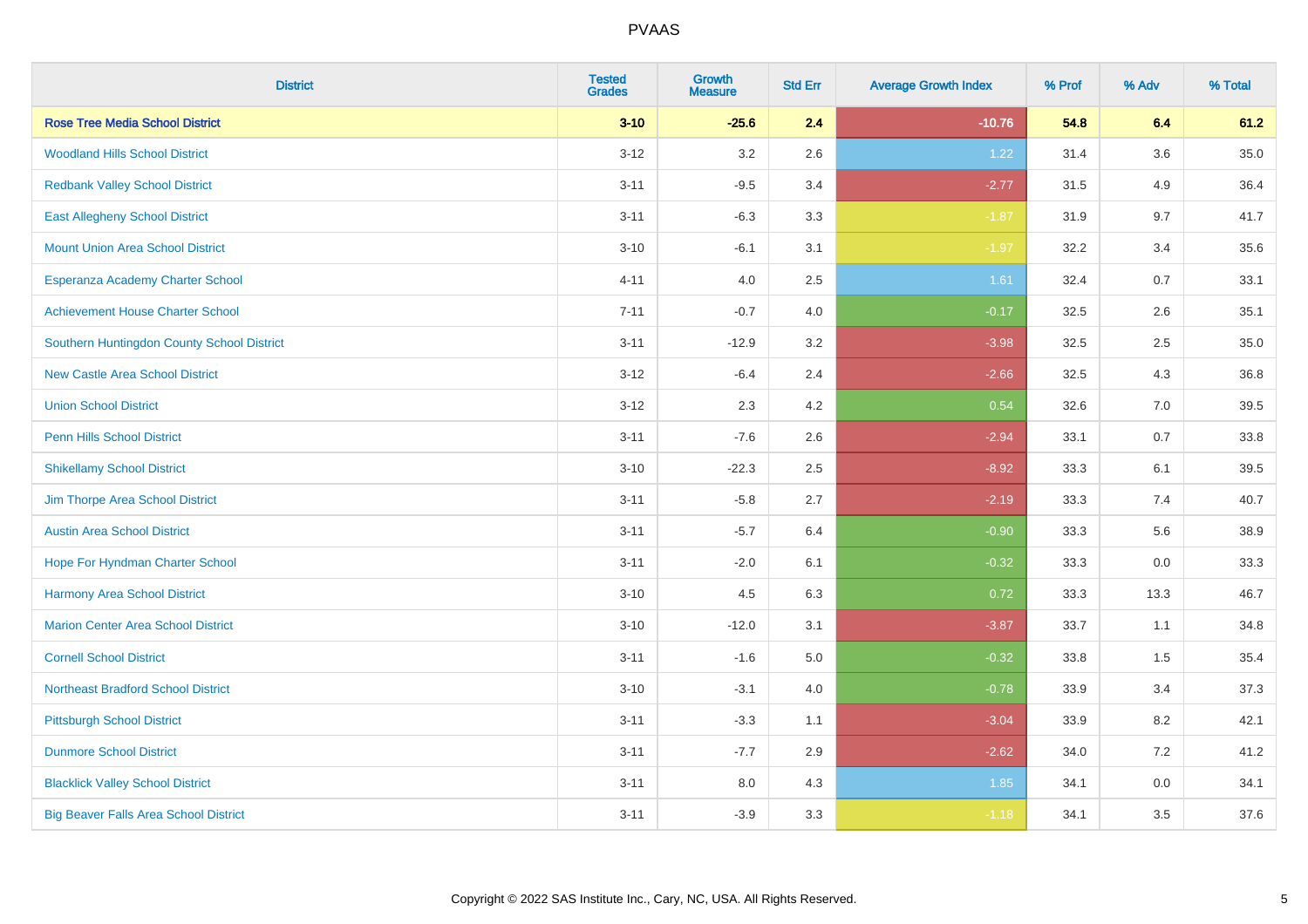| <b>District</b>                                | <b>Tested</b><br><b>Grades</b> | <b>Growth</b><br><b>Measure</b> | <b>Std Err</b> | <b>Average Growth Index</b> | % Prof | % Adv | % Total |
|------------------------------------------------|--------------------------------|---------------------------------|----------------|-----------------------------|--------|-------|---------|
| <b>Rose Tree Media School District</b>         | $3 - 10$                       | $-25.6$                         | 2.4            | $-10.76$                    | 54.8   | 6.4   | 61.2    |
| <b>Southern Fulton School District</b>         | $3 - 11$                       | $-23.7$                         | 4.4            | $-5.37$                     | 34.2   | 10.5  | 44.7    |
| <b>Muhlenberg School District</b>              | $3 - 10$                       | 4.0                             | 1.9            | 2.10                        | 34.2   | 2.6   | 36.8    |
| <b>Brownsville Area School District</b>        | $3 - 12$                       | $-7.2$                          | 3.9            | $-1.83$                     | 34.4   | 6.1   | 40.5    |
| <b>Tidioute Community Charter School</b>       | $3 - 11$                       | 5.7                             | 5.1            | 1.11                        | 34.4   | 21.9  | 56.2    |
| <b>Carbon Career &amp; Technical Institute</b> | $9 - 11$                       | $-5.7$                          | 3.6            | $-1.59$                     | 34.5   | 1.2   | 35.7    |
| <b>Northwest Area School District</b>          | $3 - 10$                       | $-10.0$                         | 3.8            | $-2.59$                     | 34.6   | 7.3   | 41.8    |
| <b>West Middlesex Area School District</b>     | $3 - 10$                       | $-8.4$                          | 3.8            | $-2.21$                     | 34.9   | 2.8   | 37.6    |
| <b>Annville-Cleona School District</b>         | $3 - 12$                       | $-12.1$                         | 2.7            | $-4.46$                     | 34.9   | 7.8   | 42.6    |
| <b>Carmichaels Area School District</b>        | $3 - 10$                       | $-9.3$                          | 3.3            | $-2.81$                     | 35.1   | 1.4   | 36.5    |
| <b>Bethlehem-Center School District</b>        | $3 - 10$                       | 8.1                             | 3.3            | 2.46                        | 35.1   | 1.4   | 36.5    |
| <b>Wilkes-Barre Area School District</b>       | $3 - 11$                       | 0.1                             | 3.2            | 0.02                        | 35.5   | 5.4   | 40.9    |
| <b>William Penn School District</b>            | $3 - 12$                       | 8.3                             | 2.1            | 3.99                        | 35.6   | 3.0   | 38.7    |
| <b>Bucks County Technical High School</b>      | $9 - 10$                       | $-12.0$                         | 2.5            | $-4.84$                     | 35.9   | 3.2   | 39.2    |
| Susquehanna Township School District           | $3 - 12$                       | $-5.8$                          | 2.7            | $-2.17$                     | 36.0   | 5.6   | 41.6    |
| <b>Forest Area School District</b>             | $3 - 11$                       | $-4.4$                          | 5.4            | $-0.81$                     | 36.2   | 2.1   | 38.3    |
| <b>Westmont Hilltop School District</b>        | $3 - 11$                       | $-4.0$                          | 2.8            | $-1.40$                     | 36.3   | 13.3  | 49.6    |
| <b>Coatesville Area School District</b>        | $3 - 11$                       | $-4.4$                          | 1.7            | $-2.62$                     | 36.3   | 4.2   | 40.5    |
| <b>Antietam School District</b>                | $3 - 10$                       | $-4.3$                          | 3.8            | $-1.13$                     | 36.4   | 5.4   | 41.8    |
| <b>Grove City Area School District</b>         | $3 - 12$                       | 5.1                             | 2.4            | 2.09                        | 36.4   | 16.5  | 52.8    |
| <b>West Greene School District</b>             | $3 - 11$                       | $-4.5$                          | 4.3            | $-1.04$                     | 36.6   | 7.3   | 43.9    |
| <b>Tulpehocken Area School District</b>        | $3 - 12$                       | $-13.7$                         | 2.8            | $-4.81$                     | 36.7   | 2.8   | 39.4    |
| Huntingdon Area School District                | $3 - 11$                       | $-2.0$                          | 2.7            | $-0.72$                     | 36.8   | 10.3  | 47.0    |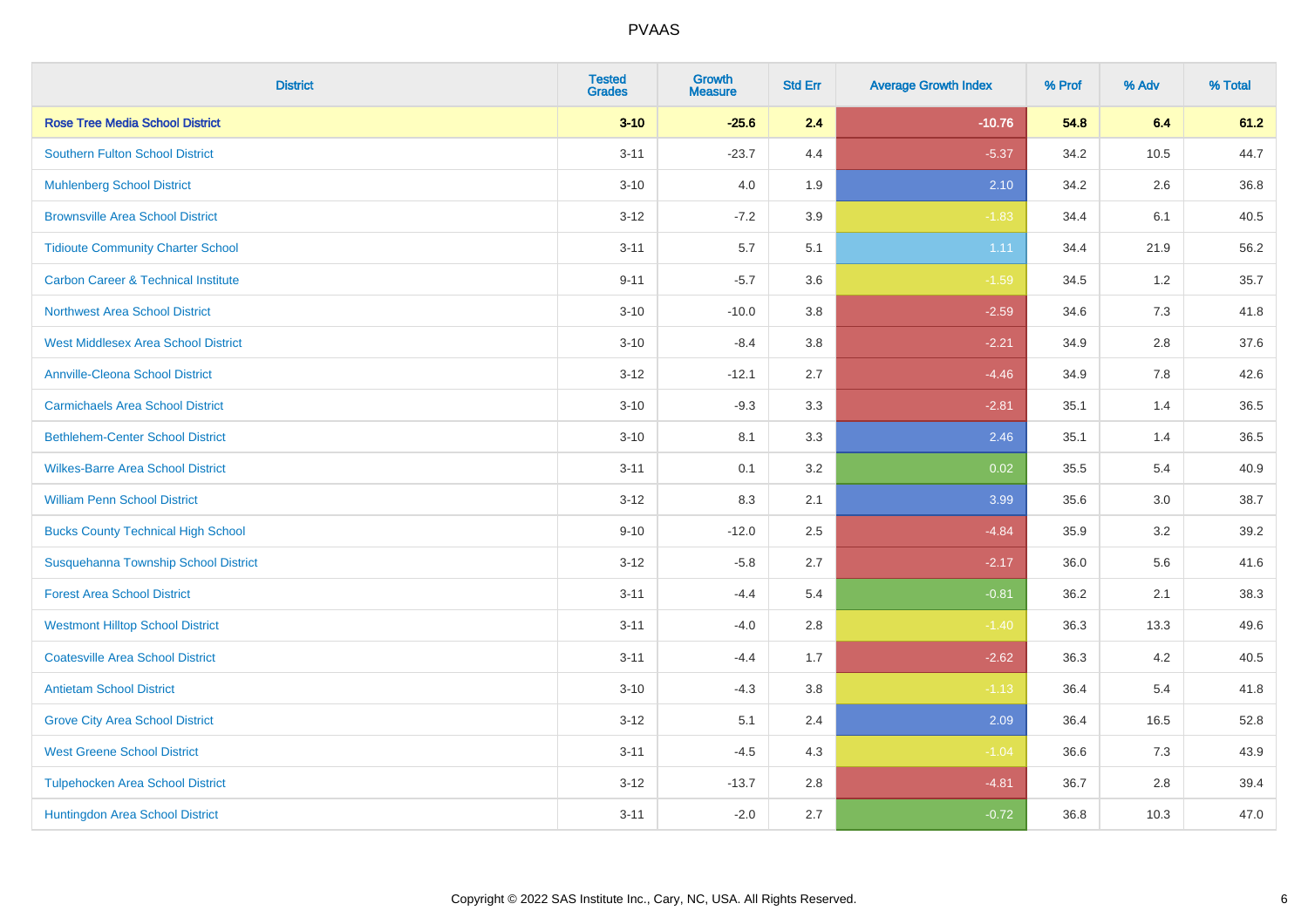| <b>District</b>                               | <b>Tested</b><br><b>Grades</b> | Growth<br><b>Measure</b> | <b>Std Err</b> | <b>Average Growth Index</b> | % Prof | % Adv   | % Total |
|-----------------------------------------------|--------------------------------|--------------------------|----------------|-----------------------------|--------|---------|---------|
| <b>Rose Tree Media School District</b>        | $3 - 10$                       | $-25.6$                  | 2.4            | $-10.76$                    | 54.8   | 6.4     | 61.2    |
| Catasauqua Area School District               | $3 - 12$                       | $-12.1$                  | 3.0            | $-4.00$                     | 36.8   | 7.6     | 44.3    |
| <b>Tri-Valley School District</b>             | $3 - 10$                       | $-6.4$                   | 4.1            | $-1.57$                     | 37.0   | 4.4     | 41.3    |
| <b>Smethport Area School District</b>         | $3 - 12$                       | 0.6                      | 3.9            | 0.15                        | 37.0   | 1.8     | 38.9    |
| <b>Frazier School District</b>                | $3 - 11$                       | $-17.2$                  | 3.7            | $-4.70$                     | 37.1   | 1.6     | 38.7    |
| <b>Warren County School District</b>          | $3 - 11$                       | $-0.1$                   | 1.8            | $-0.06$                     | 37.2   | 5.3     | 42.6    |
| <b>Blairsville-Saltsburg School District</b>  | $3 - 11$                       | $-8.0$                   | 3.0            | $-2.68$                     | 37.3   | 7.0     | 44.3    |
| <b>Upper Dauphin Area School District</b>     | $3 - 11$                       | $-6.3$                   | 3.2            | $-1.98$                     | 37.4   | 4.8     | 42.2    |
| Northern Potter School District               | $3 - 12$                       | $-13.1$                  | 4.6            | $-2.84$                     | 37.5   | 0.0     | 37.5    |
| <b>Greater Nanticoke Area School District</b> | $3 - 12$                       | 11.2                     | 2.8            | 4.01                        | 38.0   | 12.4    | 50.4    |
| <b>Pittston Area School District</b>          | $3 - 11$                       | $-10.1$                  | 5.6            | $-1.80$                     | 38.1   | 9.5     | 47.6    |
| <b>Shamokin Area School District</b>          | $3 - 11$                       | $-7.7$                   | 4.8            | $-1.60$                     | 38.1   | 3.2     | 41.3    |
| <b>Collegium Charter School</b>               | $3 - 10$                       | 5.9                      | 2.5            | 2.33                        | 38.1   | 7.9     | 46.0    |
| Philadelphia City School District             | $3 - 12$                       | 7.5                      | 0.6            | 12.64                       | 38.4   | $7.0\,$ | 45.4    |
| <b>Conneaut School District</b>               | $3 - 12$                       | $-7.5$                   | 2.6            | $-2.91$                     | 38.4   | 7.4     | 45.8    |
| Lackawanna Trail School District              | $3 - 10$                       | $-21.7$                  | 3.5            | $-6.20$                     | 38.5   | 1.5     | 40.0    |
| <b>Juniata County School District</b>         | $3 - 12$                       | $-4.9$                   | 2.1            | $-2.26$                     | 38.5   | 2.9     | 41.4    |
| <b>Corry Area School District</b>             | $3 - 11$                       | $-5.3$                   | 2.6            | $-2.03$                     | 38.5   | 6.0     | 44.5    |
| <b>Tussey Mountain School District</b>        | $3 - 12$                       | 1.5                      | 3.7            | 0.40                        | 38.6   | 1.8     | 40.4    |
| <b>Big Spring School District</b>             | $3 - 11$                       | $-9.8$                   | 2.4            | $-4.00$                     | 38.6   | 8.9     | 47.5    |
| <b>Fannett-Metal School District</b>          | $3 - 11$                       | $-3.4$                   | 5.1            | $-0.67$                     | 38.7   | 8.1     | 46.8    |
| <b>Bensalem Township School District</b>      | $3 - 11$                       | 1.6                      | 1.6            | 0.98                        | 38.8   | 8.3     | 47.1    |
| <b>York Co School Of Technology</b>           | $9 - 12$                       | $-3.8$                   | 1.7            | $-2.22$                     | 39.1   | 5.6     | 44.7    |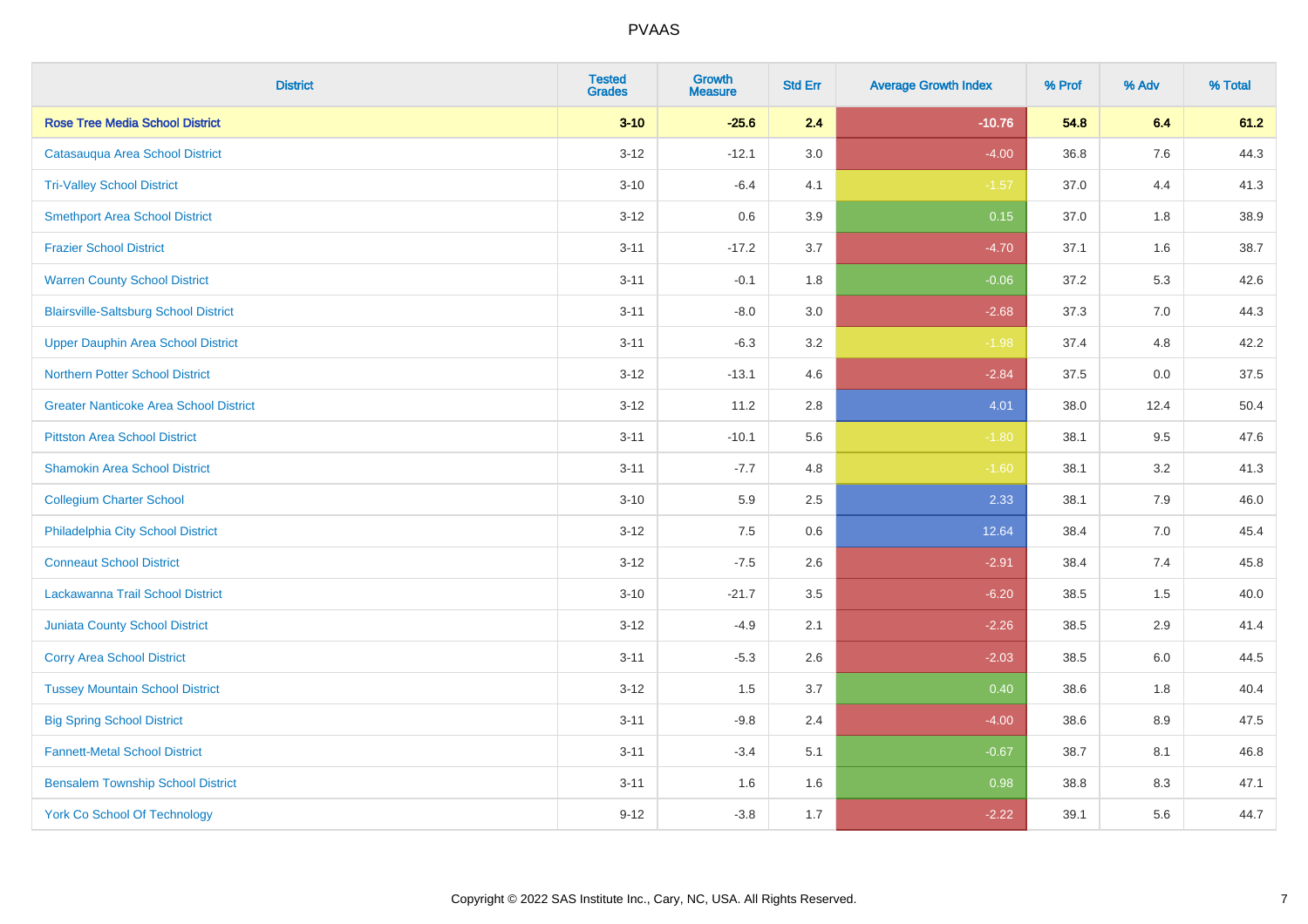| <b>District</b>                            | <b>Tested</b><br><b>Grades</b> | Growth<br><b>Measure</b> | <b>Std Err</b> | <b>Average Growth Index</b> | % Prof | % Adv   | % Total |
|--------------------------------------------|--------------------------------|--------------------------|----------------|-----------------------------|--------|---------|---------|
| <b>Rose Tree Media School District</b>     | $3 - 10$                       | $-25.6$                  | 2.4            | $-10.76$                    | 54.8   | 6.4     | 61.2    |
| <b>Minersville Area School District</b>    | $3 - 11$                       | $-14.4$                  | 3.7            | $-3.90$                     | 39.3   | 3.3     | 42.6    |
| <b>Towanda Area School District</b>        | $3 - 11$                       | 4.0                      | 2.8            | 1.44                        | 39.4   | 6.6     | 46.0    |
| Kane Area School District                  | $3 - 10$                       | $-3.7$                   | $3.2\,$        | $-1.17$                     | 39.5   | $9.9\,$ | 49.4    |
| <b>West Mifflin Area School District</b>   | $3 - 12$                       | $-12.3$                  | 2.9            | $-4.22$                     | 39.7   | 10.3    | 50.0    |
| <b>Bristol Borough School District</b>     | $3 - 12$                       | $-4.3$                   | 3.4            | $-1.27$                     | 39.7   | 1.3     | 41.0    |
| <b>Pequea Valley School District</b>       | $3 - 11$                       | $-5.8$                   | 3.2            | $-1.80$                     | 39.8   | 9.1     | 48.9    |
| <b>Easton Area School District</b>         | $3 - 12$                       | $-4.1$                   | 1.4            | $-2.91$                     | 39.9   | 4.0     | 43.9    |
| <b>Ferndale Area School District</b>       | $3 - 10$                       | $-5.8$                   | 4.3            | $-1.33$                     | 40.0   | 0.0     | 40.0    |
| Mastery Charter High School-Lenfest Campus | $7 - 11$                       | $2.5\,$                  | 5.7            | 0.43                        | 40.0   | 0.0     | 40.0    |
| South Allegheny School District            | $3 - 11$                       | $-8.8$                   | 3.2            | $-2.70$                     | 40.5   | 0.0     | 40.5    |
| <b>Portage Area School District</b>        | $3 - 10$                       | $-8.1$                   | 3.6            | $-2.26$                     | 40.6   | 9.4     | 50.0    |
| <b>Crawford Central School District</b>    | $3 - 11$                       | $-4.7$                   | 2.2            | $-2.15$                     | 40.6   | 10.5    | 51.1    |
| <b>Canton Area School District</b>         | $3 - 11$                       | $-5.5$                   | 3.2            | $-1.75$                     | 40.7   | 2.3     | 43.0    |
| New Kensington-Arnold School District      | $3 - 11$                       | $-0.4$                   | 3.8            | $-0.10$                     | 40.7   | 3.7     | 44.4    |
| <b>Wallenpaupack Area School District</b>  | $3 - 11$                       | $-7.1$                   | 2.3            | $-3.09$                     | 40.8   | 2.4     | 43.1    |
| <b>Warrior Run School District</b>         | $3 - 11$                       | 4.6                      | 3.0            | 1.51                        | 40.9   | 8.1     | 49.0    |
| <b>Carlynton School District</b>           | $3 - 11$                       | 7.3                      | 3.3            | 2.22                        | 41.0   | 10.5    | 51.6    |
| <b>Forest Hills School District</b>        | $3 - 11$                       | $-7.3$                   | 2.7            | $-2.74$                     | 41.1   | 13.7    | 54.8    |
| <b>Western Wayne School District</b>       | $3 - 11$                       | 5.6                      | 2.9            | 1.93                        | 41.3   | 17.4    | 58.7    |
| <b>Oxford Area School District</b>         | $3 - 11$                       | $-4.3$                   | 1.9            | $-2.26$                     | 41.3   | 8.0     | 49.3    |
| <b>Galeton Area School District</b>        | $3 - 11$                       | 2.2                      | 5.3            | 0.42                        | 41.3   | 4.4     | 45.6    |
| <b>Forbes Road School District</b>         | $3 - 11$                       | 2.8                      | 5.1            | 0.56                        | 41.4   | 10.3    | 51.7    |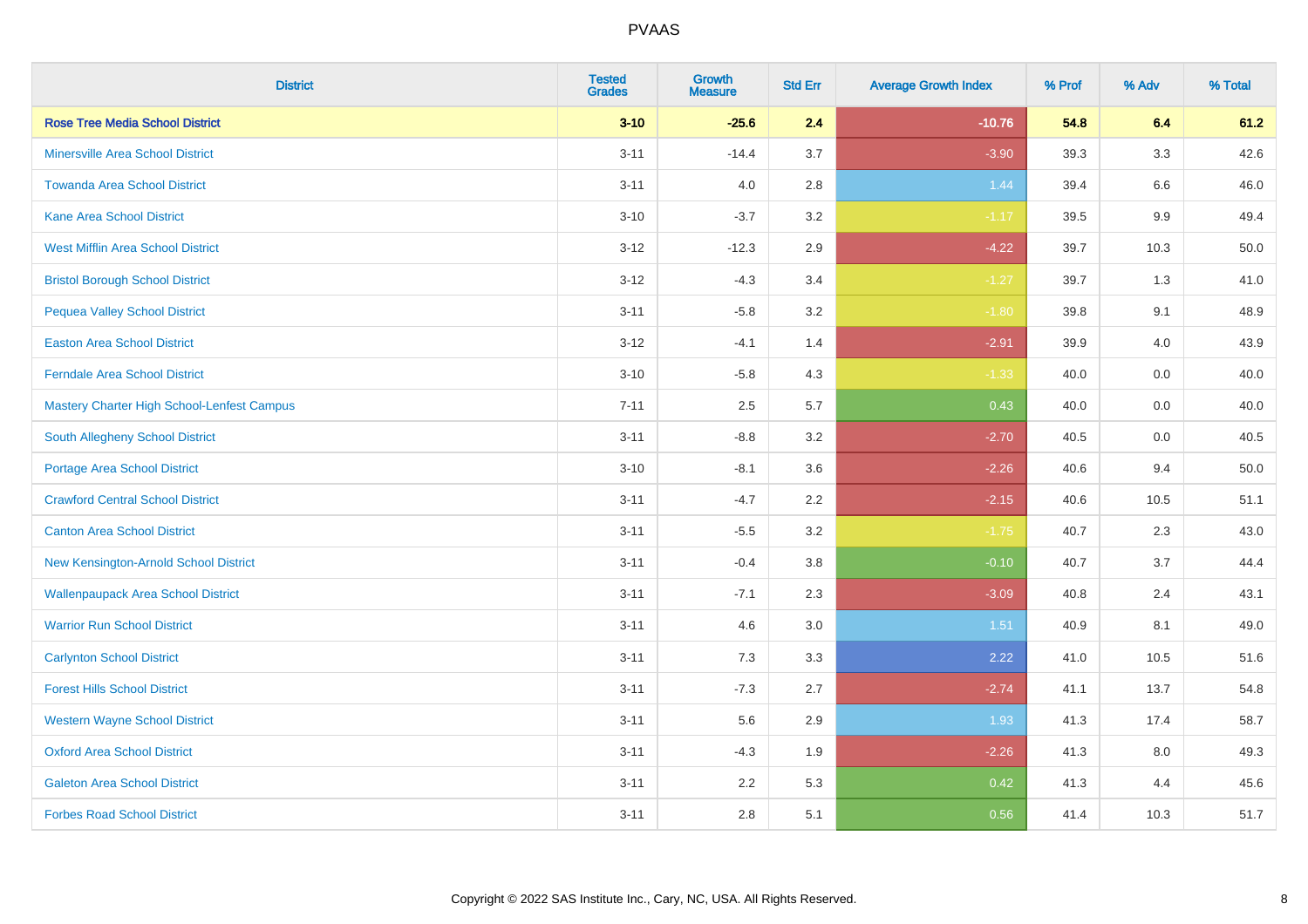| <b>District</b>                                         | <b>Tested</b><br><b>Grades</b> | Growth<br><b>Measure</b> | <b>Std Err</b> | <b>Average Growth Index</b> | % Prof | % Adv   | % Total |
|---------------------------------------------------------|--------------------------------|--------------------------|----------------|-----------------------------|--------|---------|---------|
| <b>Rose Tree Media School District</b>                  | $3 - 10$                       | $-25.6$                  | 2.4            | $-10.76$                    | 54.8   | 6.4     | 61.2    |
| <b>Ringgold School District</b>                         | $3 - 11$                       | $-14.7$                  | 2.4            | $-6.04$                     | 41.5   | 7.9     | 49.4    |
| <b>Solanco School District</b>                          | $3 - 11$                       | $-11.0$                  | 2.0            | $-5.55$                     | 41.6   | 4.5     | 46.1    |
| <b>North Schuylkill School District</b>                 | $3 - 11$                       | $-1.0$                   | 2.4            | $-0.42$                     | 41.8   | 5.1     | 46.8    |
| Penns Valley Area School District                       | $3 - 12$                       | 14.0                     | 2.9            | 4.80                        | 41.9   | 23.1    | 65.0    |
| <b>Muncy School District</b>                            | $3 - 11$                       | $-8.1$                   | 3.7            | $-2.21$                     | 42.0   | 3.8     | 45.8    |
| <b>Berwick Area School District</b>                     | $3 - 11$                       | $-9.3$                   | 2.6            | $-3.59$                     | 42.1   | 5.5     | 47.6    |
| Pennsylvania Distance Learning Charter School           | $3 - 12$                       | 9.3                      | 4.2            | 2.22                        | 42.2   | 3.1     | 45.3    |
| <b>Pine Grove Area School District</b>                  | $3 - 11$                       | $-7.7$                   | 2.9            | $-2.66$                     | 42.3   | 7.7     | 50.0    |
| <b>Reach Cyber Charter School</b>                       | $3 - 11$                       | 8.1                      | 4.7            | 1.72                        | 42.4   | 4.6     | 47.0    |
| Mifflinburg Area School District                        | $3 - 11$                       | $-15.8$                  | 2.5            | $-6.30$                     | 42.4   | 4.0     | 46.4    |
| <b>Curwensville Area School District</b>                | $3 - 11$                       | $-27.9$                  | 4.1            | $-6.72$                     | 42.5   | 4.1     | 46.6    |
| <b>Governor Mifflin School District</b>                 | $3 - 11$                       | 4.1                      | 1.8            | 2.33                        | 42.5   | 7.2     | 49.7    |
| <b>Butler Area School District</b>                      | $3 - 11$                       | $-6.5$                   | 1.5            | $-4.26$                     | 42.5   | 9.4     | 51.9    |
| <b>California Area School District</b>                  | $3 - 10$                       | $-7.3$                   | 3.6            | $-2.02$                     | 42.6   | 9.8     | 52.5    |
| <b>Northwestern School District</b>                     | $3 - 11$                       | $-24.9$                  | 3.5            | $-7.13$                     | 42.6   | 2.9     | 45.6    |
| <b>Wattsburg Area School District</b>                   | $3 - 11$                       | 6.5                      | 2.7            | 2.43                        | 42.7   | 7.6     | 50.3    |
| <b>Chambersburg Area School District</b>                | $3 - 11$                       | $-9.5$                   | 1.3            | $-7.20$                     | 42.7   | 8.6     | 51.4    |
| <b>Agora Cyber Charter School</b>                       | $3 - 11$                       | 5.8                      | 2.6            | 2.28                        | 42.8   | $6.6\,$ | 49.4    |
| <b>Union City Area School District</b>                  | $3 - 12$                       | $-10.2$                  | 3.6            | $-2.87$                     | 42.9   | 3.2     | 46.0    |
| <b>Claysburg-Kimmel School District</b>                 | $3 - 11$                       | $-5.7$                   | 4.0            | $-1.42$                     | 42.9   | 8.2     | 51.0    |
| Center For Student Learning Charter School At Pennsbury | $6 - 12$                       | $-2.9$                   | 6.1            | $-0.47$                     | 42.9   | 0.0     | 42.9    |
| <b>Hanover Area School District</b>                     | $3 - 11$                       | 2.2                      | 4.6            | 0.48                        | 42.9   | 5.7     | 48.6    |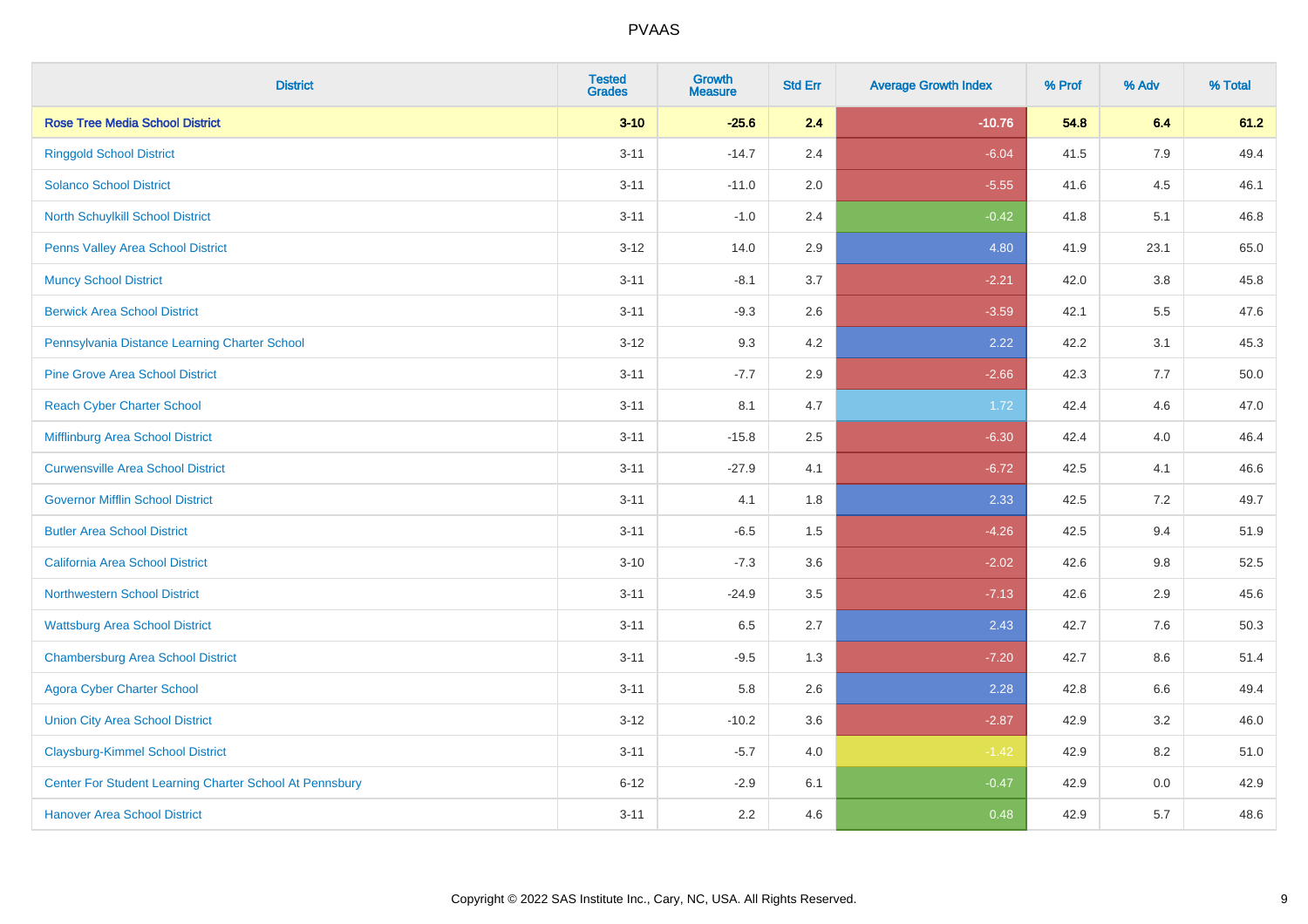| <b>District</b>                                | <b>Tested</b><br><b>Grades</b> | <b>Growth</b><br><b>Measure</b> | <b>Std Err</b> | <b>Average Growth Index</b> | % Prof | % Adv   | % Total |
|------------------------------------------------|--------------------------------|---------------------------------|----------------|-----------------------------|--------|---------|---------|
| <b>Rose Tree Media School District</b>         | $3 - 10$                       | $-25.6$                         | 2.4            | $-10.76$                    | 54.8   | 6.4     | 61.2    |
| <b>Monessen City School District</b>           | $3 - 10$                       | 8.3                             | 4.5            | 1.85                        | 42.9   | $2.9\,$ | 45.7    |
| <b>Clearfield Area School District</b>         | $3 - 10$                       | $-9.4$                          | 2.6            | $-3.56$                     | 43.0   | 3.1     | 46.1    |
| <b>Riverside School District</b>               | $3 - 11$                       | $-3.2$                          | 3.0            | $-1.09$                     | 43.0   | 9.0     | 52.0    |
| Meyersdale Area School District                | $3 - 11$                       | 4.2                             | 4.0            | 1.07                        | 43.1   | 6.9     | 50.0    |
| <b>Purchase Line School District</b>           | $3 - 12$                       | 1.7                             | 3.5            | 0.47                        | 43.1   | 5.4     | 48.5    |
| <b>Oley Valley School District</b>             | $3 - 11$                       | $-0.4$                          | 2.8            | $-0.15$                     | 43.1   | 12.9    | 56.0    |
| <b>Troy Area School District</b>               | $3 - 10$                       | $-4.3$                          | 3.4            | $-1.26$                     | 43.2   | 5.7     | 48.9    |
| <b>Benton Area School District</b>             | $3 - 10$                       | $-9.7$                          | 4.5            | $-2.18$                     | 43.2   | 5.4     | 48.6    |
| <b>Titusville Area School District</b>         | $3 - 11$                       | $-13.2$                         | 2.6            | $-4.99$                     | 43.2   | 4.8     | 48.0    |
| Hamburg Area School District                   | $3 - 11$                       | 8.9                             | 2.5            | 3.63                        | 43.5   | 8.2     | 51.7    |
| <b>Freedom Area School District</b>            | $3 - 11$                       | $-7.1$                          | 3.0            | $-2.37$                     | 43.8   | 4.2     | 47.9    |
| Jefferson-Morgan School District               | $3 - 10$                       | $-9.9$                          | 4.2            | $-2.35$                     | 43.8   | 4.2     | 47.9    |
| <b>MaST Community Charter School</b>           | $3 - 10$                       | $-4.1$                          | 2.7            | $-1.52$                     | 44.0   | 9.5     | 53.4    |
| <b>Pottsgrove School District</b>              | $3 - 11$                       | 2.8                             | 2.0            | 1.35                        | 44.0   | 10.0    | 53.9    |
| <b>Williamsport Area School District</b>       | $3 - 11$                       | 1.9                             | 1.8            | 1.04                        | 44.1   | 12.8    | 56.9    |
| <b>Forest City Regional School District</b>    | $3 - 12$                       | $-6.0$                          | 3.0            | $-1.96$                     | 44.1   | 0.0     | 44.1    |
| <b>Bentworth School District</b>               | $3 - 11$                       | 5.7                             | 3.2            | 1.75                        | 44.2   | 19.5    | 63.6    |
| <b>Bangor Area School District</b>             | $3 - 12$                       | $-0.9$                          | 2.0            | $-0.43$                     | 44.3   | 4.7     | 49.0    |
| <b>Mastery Charter School - Hardy Williams</b> | $3 - 11$                       | 11.4                            | 3.4            | 3.33                        | 44.3   | 5.7     | 50.0    |
| <b>Juniata Valley School District</b>          | $3 - 11$                       | $-3.9$                          | 3.5            | $-1.10$                     | 44.4   | 3.5     | 47.8    |
| Oil City Area School District                  | $3 - 11$                       | $-2.9$                          | 2.6            | $-1.08$                     | 44.4   | 5.8     | 50.2    |
| <b>Somerset Area School District</b>           | $3 - 11$                       | $-4.4$                          | 2.3            | $-1.93$                     | 44.4   | 14.9    | 59.3    |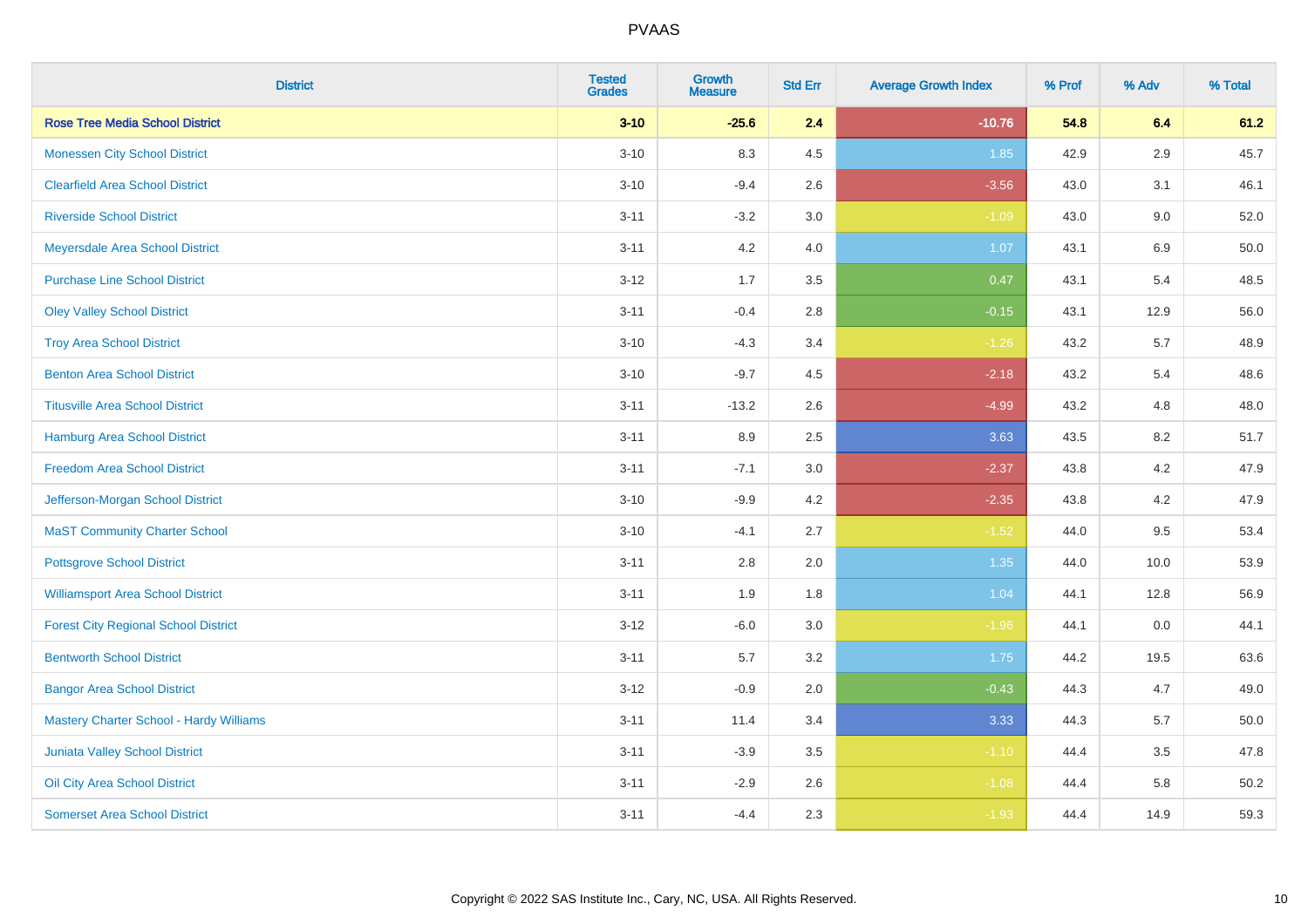| <b>District</b>                           | <b>Tested</b><br><b>Grades</b> | <b>Growth</b><br><b>Measure</b> | <b>Std Err</b> | <b>Average Growth Index</b> | % Prof | % Adv | % Total |
|-------------------------------------------|--------------------------------|---------------------------------|----------------|-----------------------------|--------|-------|---------|
| <b>Rose Tree Media School District</b>    | $3 - 10$                       | $-25.6$                         | 2.4            | $-10.76$                    | 54.8   | 6.4   | 61.2    |
| <b>Highlands School District</b>          | $3 - 11$                       | $-7.4$                          | 2.7            | $-2.76$                     | 44.4   | 3.7   | 48.2    |
| <b>Tamaqua Area School District</b>       | $3 - 12$                       | $-8.2$                          | 2.5            | $-3.24$                     | 44.5   | 1.9   | 46.4    |
| <b>Montoursville Area School District</b> | $3 - 12$                       | 10.8                            | 2.5            | 4.24                        | 44.6   | 20.1  | 64.8    |
| <b>Blue Ridge School District</b>         | $3 - 11$                       | $-0.5$                          | 3.6            | $-0.12$                     | 44.6   | 3.1   | 47.7    |
| <b>Chichester School District</b>         | $3 - 11$                       | $-2.7$                          | 2.3            | $-1.17$                     | 44.6   | 6.6   | 51.2    |
| <b>Bethlehem Area School District</b>     | $3 - 11$                       | 9.3                             | 1.1            | 8.15                        | 44.7   | 12.0  | 56.7    |
| <b>Keystone Central School District</b>   | $3 - 11$                       | $-5.1$                          | 2.0            | $-2.46$                     | 44.7   | 4.6   | 49.4    |
| <b>Pottsville Area School District</b>    | $3 - 12$                       | 4.4                             | 2.3            | 1.94                        | 44.8   | 5.4   | 50.2    |
| <b>Laurel Highlands School District</b>   | $3 - 11$                       | 4.3                             | 2.4            | 1.81                        | 44.9   | 9.6   | 54.5    |
| <b>Tunkhannock Area School District</b>   | $3 - 11$                       | 2.3                             | 2.2            | 1.01                        | 44.9   | 9.6   | 54.6    |
| <b>Upper Darby School District</b>        | $3 - 12$                       | 6.9                             | 1.5            | 4.62                        | 45.0   | 6.7   | 51.7    |
| <b>Hazleton Area School District</b>      | $3 - 11$                       | 9.6                             | 1.4            | 6.77                        | 45.0   | 7.8   | 52.9    |
| <b>Homer-Center School District</b>       | $3 - 11$                       | 9.7                             | 3.6            | 2.70                        | 45.1   | 17.2  | 62.3    |
| <b>Tuscarora School District</b>          | $3 - 11$                       | $-0.6$                          | 2.3            | $-0.27$                     | 45.1   | 8.1   | 53.2    |
| <b>Mid Valley School District</b>         | $3 - 10$                       | $-1.7$                          | 3.0            | $-0.55$                     | 45.1   | 7.8   | 52.9    |
| <b>Mount Carmel Area School District</b>  | $3 - 11$                       | $-0.6$                          | 3.1            | $-0.18$                     | 45.3   | 2.1   | 47.4    |
| Gettysburg Area School District           | $3 - 11$                       | $-4.0$                          | 2.1            | $-1.89$                     | 45.3   | 14.0  | 59.3    |
| <b>Milton Area School District</b>        | $3 - 11$                       | $-8.7$                          | 2.5            | $-3.52$                     | 45.4   | 6.9   | 52.3    |
| <b>Clarion Area School District</b>       | $3 - 11$                       | 10.3                            | 4.1            | 2.51                        | 45.4   | 14.6  | 60.0    |
| <b>Connellsville Area School District</b> | $3 - 11$                       | 6.1                             | 2.0            | 3.05                        | 45.4   | 7.8   | 53.2    |
| South Williamsport Area School District   | $3 - 10$                       | $-5.7$                          | 2.5            | $-2.30$                     | 45.5   | 4.5   | 50.0    |
| <b>Scranton School District</b>           | $3 - 12$                       | $-2.9$                          | 2.4            | $-1.22$                     | 45.6   | 3.6   | 49.1    |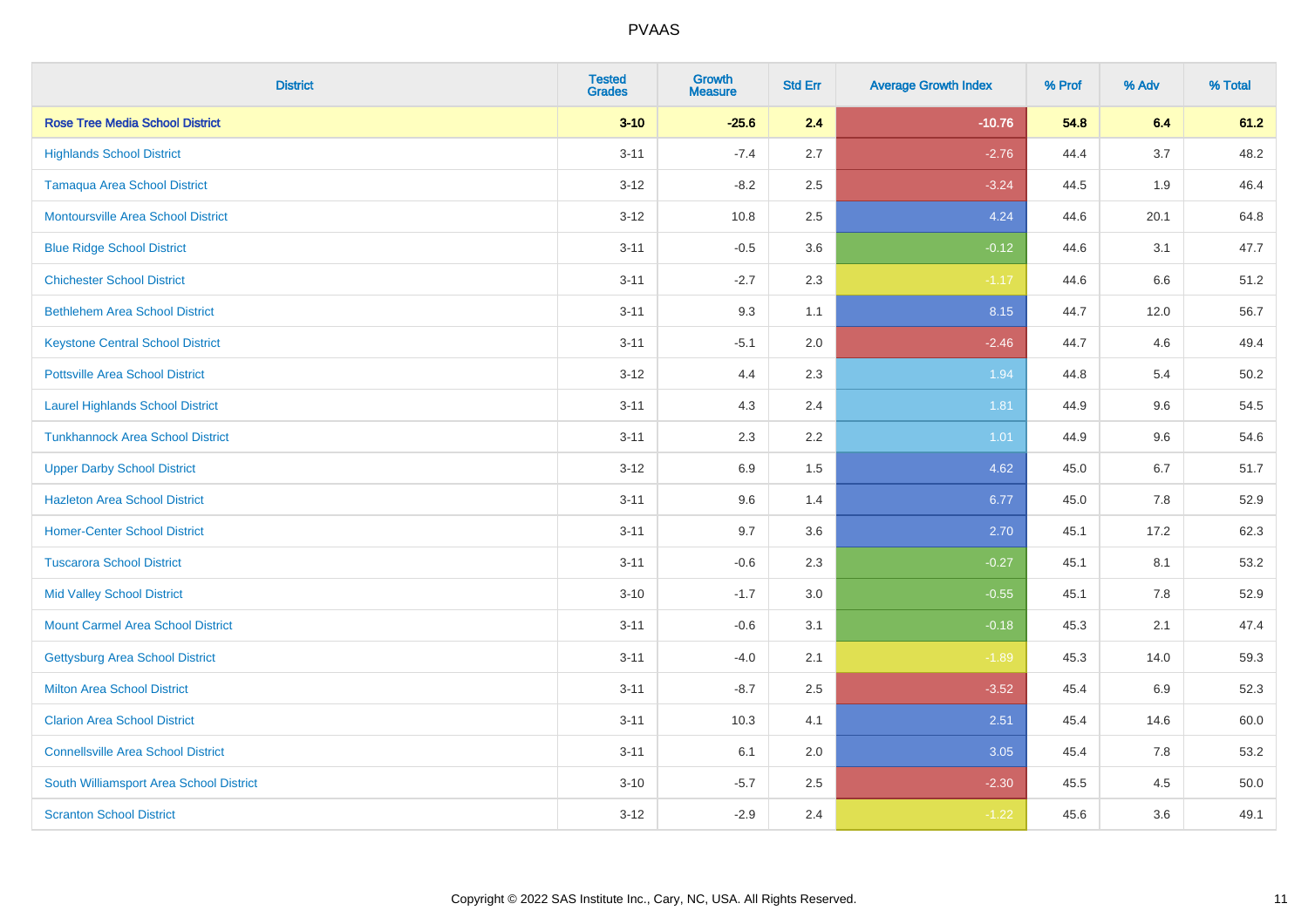| <b>District</b>                                 | <b>Tested</b><br><b>Grades</b> | <b>Growth</b><br><b>Measure</b> | <b>Std Err</b> | <b>Average Growth Index</b> | % Prof | % Adv   | % Total |
|-------------------------------------------------|--------------------------------|---------------------------------|----------------|-----------------------------|--------|---------|---------|
| <b>Rose Tree Media School District</b>          | $3 - 10$                       | $-25.6$                         | 2.4            | $-10.76$                    | 54.8   | 6.4     | 61.2    |
| Renaissance Academy Charter School              | $3 - 11$                       | 8.3                             | 3.3            | 2.54                        | 45.6   | 22.8    | 68.4    |
| <b>Hatboro-Horsham School District</b>          | $3 - 11$                       | $-12.8$                         | 1.7            | $-7.47$                     | 45.6   | 7.2     | 52.8    |
| <b>Ridley School District</b>                   | $3 - 12$                       | 10.0                            | 1.6            | 6.10                        | 45.6   | 8.2     | 53.8    |
| Pocono Mountain School District                 | $3 - 12$                       | 6.8                             | 1.5            | 4.62                        | 45.8   | 5.0     | 50.7    |
| <b>East Stroudsburg Area School District</b>    | $3 - 11$                       | 0.1                             | 1.6            | 0.05                        | 45.8   | 7.8     | 53.6    |
| <b>City CHS</b>                                 | $10 - 11$                      | 13.6                            | 2.7            | 5.12                        | 45.8   | 3.0     | 48.8    |
| <b>Bradford Area School District</b>            | $3 - 12$                       | $-9.3$                          | 2.4            | $-3.87$                     | 45.8   | 8.3     | 54.2    |
| <b>Cheltenham School District</b>               | $3 - 11$                       | $-1.4$                          | 2.1            | $-0.67$                     | 46.1   | 10.0    | 56.1    |
| <b>Elk Lake School District</b>                 | $3 - 11$                       | $-4.0$                          | 3.3            | $-1.23$                     | 46.2   | 3.3     | 49.4    |
| <b>Salisbury Township School District</b>       | $3 - 11$                       | 6.3                             | 3.6            | 1.77                        | 46.2   | 6.6     | 52.8    |
| <b>Eastern Lancaster County School District</b> | $3 - 12$                       | 4.5                             | 2.2            | 2.09                        | 46.3   | 11.4    | 57.6    |
| Pennsylvania Cyber Charter School               | $3 - 11$                       | 11.6                            | 1.5            | 7.54                        | 46.3   | $5.0\,$ | 51.3    |
| Lehigh Valley Academy Regional Charter School   | $3 - 11$                       | 0.7                             | 2.3            | 0.32                        | 46.3   | 5.0     | 51.4    |
| <b>Middletown Area School District</b>          | $3 - 11$                       | $-5.3$                          | 2.6            | $-2.05$                     | 46.4   | 5.3     | 51.7    |
| <b>Warwick School District</b>                  | $3 - 11$                       | 5.2                             | 1.9            | 2.76                        | 46.4   | 17.0    | 63.3    |
| <b>Blue Mountain School District</b>            | $3 - 10$                       | $-5.8$                          | 2.3            | $-2.56$                     | 46.6   | 8.5     | 55.1    |
| <b>Chestnut Ridge School District</b>           | $3 - 12$                       | $-3.4$                          | 2.9            | $-1.17$                     | 46.6   | 5.8     | 52.4    |
| Penn-Delco School District                      | $3 - 11$                       | $-6.8$                          | 1.9            | $-3.51$                     | 46.6   | 3.2     | 49.8    |
| <b>Interboro School District</b>                | $3 - 12$                       | $-7.3$                          | 2.1            | $-3.43$                     | 46.6   | 4.8     | 51.4    |
| Jeannette City School District                  | $3 - 11$                       | $-4.3$                          | 3.8            | $-1.13$                     | 46.7   | 7.5     | 54.2    |
| <b>Montrose Area School District</b>            | $3 - 10$                       | $-5.5$                          | 3.0            | $-1.82$                     | 46.7   | 5.4     | 52.2    |
| <b>Pennridge School District</b>                | $3 - 10$                       | $-16.8$                         | 1.4            | $-11.59$                    | 46.8   | 8.0     | 54.9    |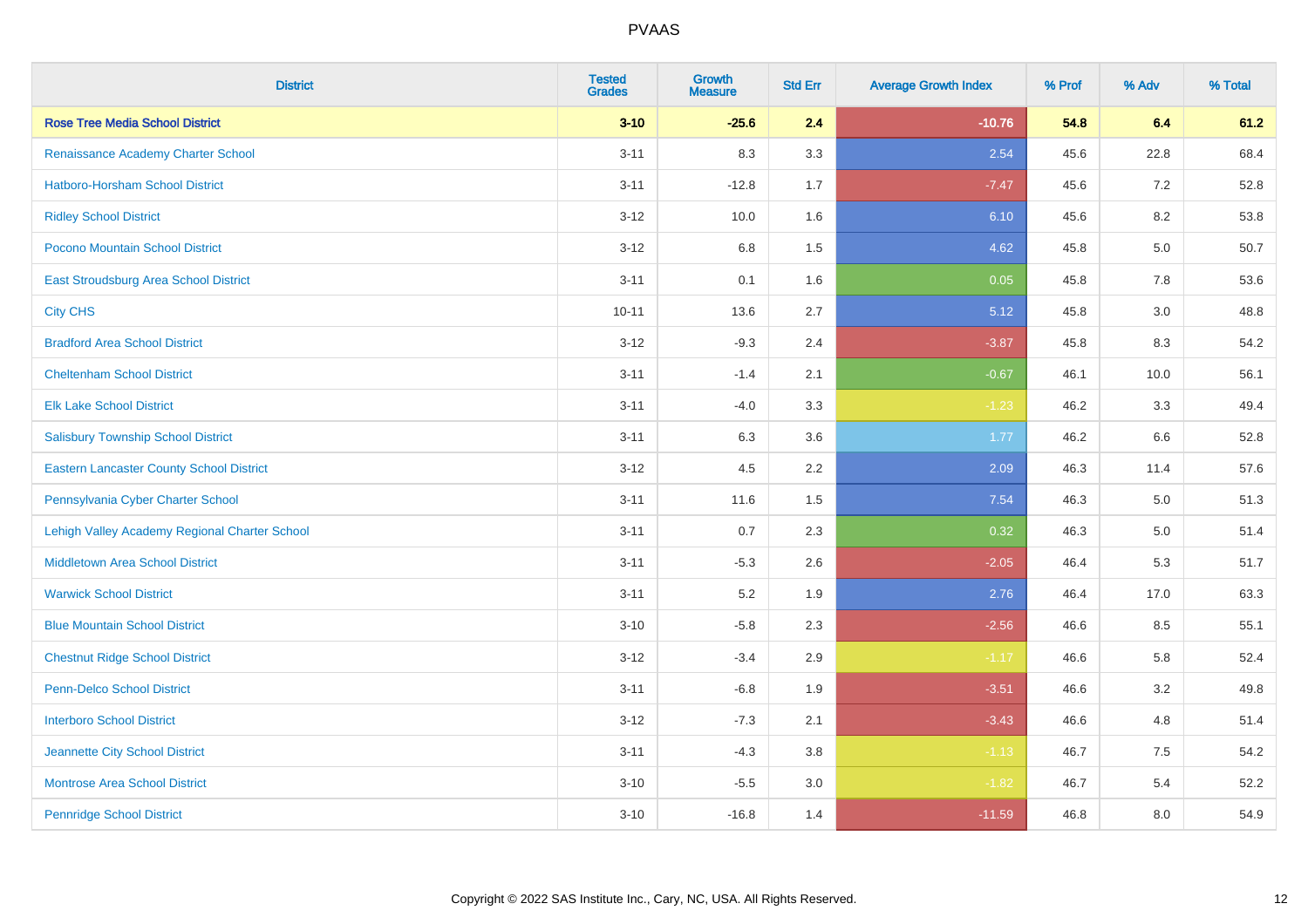| <b>District</b>                                    | <b>Tested</b><br><b>Grades</b> | <b>Growth</b><br><b>Measure</b> | <b>Std Err</b> | <b>Average Growth Index</b> | % Prof | % Adv   | % Total |
|----------------------------------------------------|--------------------------------|---------------------------------|----------------|-----------------------------|--------|---------|---------|
| <b>Rose Tree Media School District</b>             | $3 - 10$                       | $-25.6$                         | 2.4            | $-10.76$                    | 54.8   | 6.4     | 61.2    |
| <b>Athens Area School District</b>                 | $3 - 11$                       | 1.6                             | 2.5            | 0.64                        | 46.9   | 7.6     | 54.5    |
| <b>Jersey Shore Area School District</b>           | $3 - 11$                       | 0.5                             | 2.6            | 0.21                        | 47.1   | 9.2     | 56.2    |
| <b>Mifflin County School District</b>              | $3 - 11$                       | 9.1                             | 1.7            | 5.49                        | 47.1   | 6.7     | 53.8    |
| <b>West Branch Area School District</b>            | $3 - 11$                       | 0.2                             | 3.8            | 0.05                        | 47.2   | 1.9     | 49.1    |
| <b>Penncrest School District</b>                   | $3 - 11$                       | 5.7                             | 2.2            | 2.57                        | 47.2   | 7.1     | 54.3    |
| <b>Commonwealth Charter Academy Charter School</b> | $3 - 10$                       | 9.1                             | 1.9            | 4.90                        | 47.2   | 9.1     | 56.3    |
| <b>New Foundations Charter School</b>              | $3 - 11$                       | 5.4                             | 2.2            | 2.41                        | 47.2   | 2.5     | 49.8    |
| <b>Cornwall-Lebanon School District</b>            | $3 - 11$                       | 8.3                             | 1.6            | 5.08                        | 47.2   | 8.4     | 55.6    |
| Northern Cambria School District                   | $3 - 11$                       | 10.0                            | 3.3            | 3.04                        | 47.4   | 5.1     | 52.6    |
| <b>Cranberry Area School District</b>              | $3 - 12$                       | 9.2                             | 3.0            | 3.04                        | 47.5   | 10.2    | 57.6    |
| <b>Greensburg Salem School District</b>            | $3 - 11$                       | $-4.4$                          | 2.4            | $-1.88$                     | 47.6   | 4.9     | 52.4    |
| <b>Indiana Area School District</b>                | $3 - 11$                       | $-5.3$                          | 2.3            | $-2.28$                     | 47.6   | 18.4    | 66.1    |
| <b>Bellefonte Area School District</b>             | $3 - 11$                       | $-0.4$                          | 2.2            | $-0.17$                     | 47.6   | 10.6    | 58.2    |
| Altoona Area School District                       | $3 - 12$                       | 3.3                             | 1.6            | 1.99                        | 47.7   | 8.2     | 55.9    |
| <b>Susquenita School District</b>                  | $3 - 11$                       | $-0.1$                          | 2.8            | $-0.01$                     | 47.7   | 10.1    | 57.8    |
| <b>North Star School District</b>                  | $3 - 11$                       | $-8.7$                          | 3.5            | $-2.51$                     | 47.8   | $6.0\,$ | 53.7    |
| <b>Spring Cove School District</b>                 | $3 - 11$                       | 3.4                             | 2.5            | 1.33                        | 47.8   | 12.7    | 60.4    |
| <b>Leechburg Area School District</b>              | $3 - 11$                       | 4.4                             | 4.0            | 1.09                        | 47.8   | 19.6    | 67.4    |
| Southern Tioga School District                     | $3 - 11$                       | $-11.5$                         | 2.7            | $-4.25$                     | 47.8   | 6.4     | 54.3    |
| <b>Panther Valley School District</b>              | $3 - 12$                       | $-0.6$                          | 3.3            | $-0.19$                     | 47.9   | 4.3     | 52.1    |
| <b>Stroudsburg Area School District</b>            | $3 - 11$                       | 5.5                             | 1.9            | 2.88                        | 48.1   | 4.2     | 52.3    |
| <b>Conemaugh Valley School District</b>            | $3 - 12$                       | $-3.2$                          | 4.1            | $-0.78$                     | 48.2   | 5.6     | 53.7    |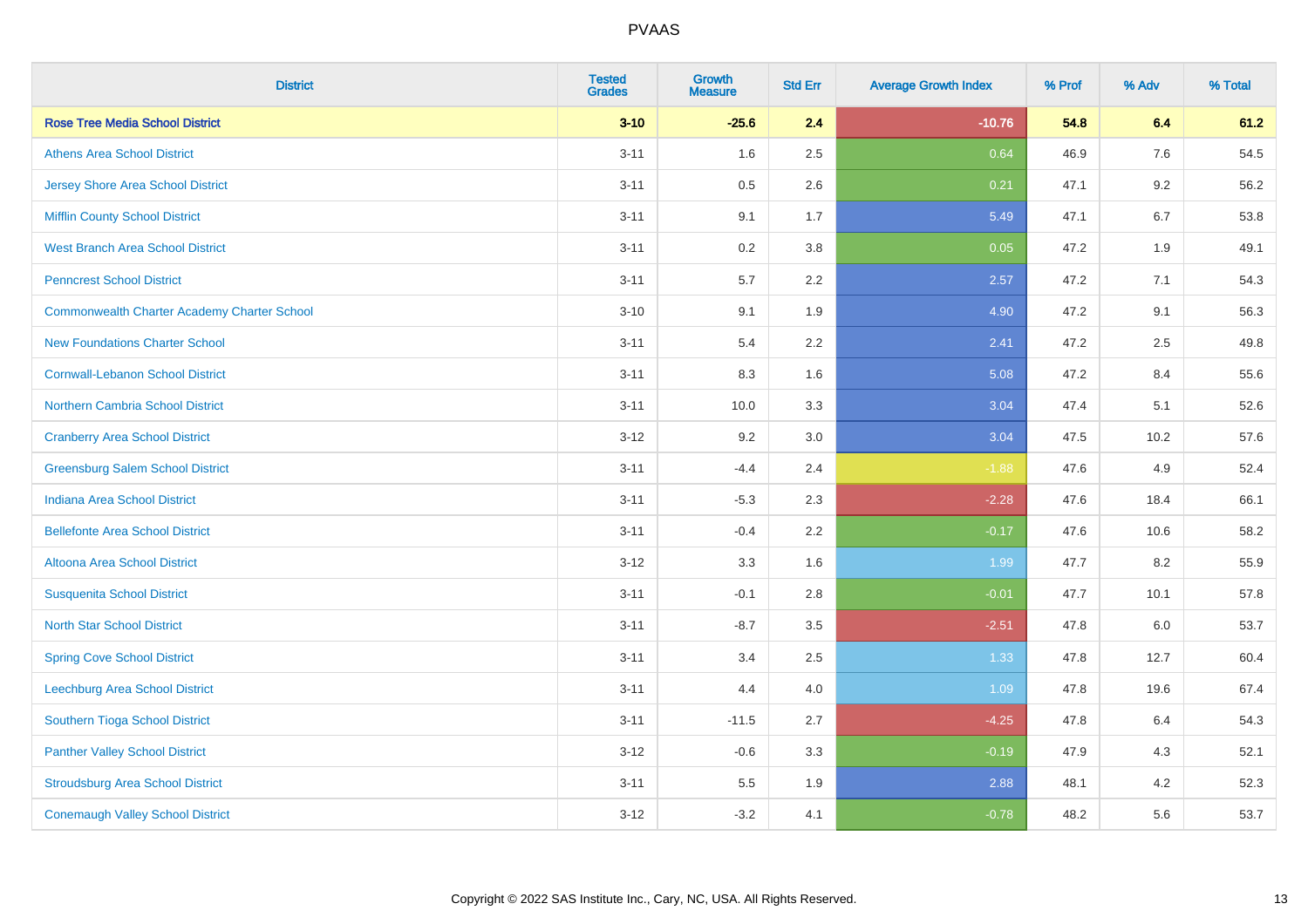| <b>District</b>                                | <b>Tested</b><br><b>Grades</b> | Growth<br><b>Measure</b> | <b>Std Err</b> | <b>Average Growth Index</b> | % Prof | % Adv | % Total |
|------------------------------------------------|--------------------------------|--------------------------|----------------|-----------------------------|--------|-------|---------|
| <b>Rose Tree Media School District</b>         | $3 - 10$                       | $-25.6$                  | 2.4            | $-10.76$                    | 54.8   | 6.4   | 61.2    |
| <b>Sharon City School District</b>             | $3 - 11$                       | 4.9                      | 2.6            | 1.87                        | 48.2   | 5.3   | 53.4    |
| <b>Iroquois School District</b>                | $3 - 11$                       | 13.1                     | 3.0            | 4.35                        | 48.2   | 7.8   | 56.0    |
| <b>Franklin Area School District</b>           | $3 - 11$                       | 6.6                      | 2.8            | 2.34                        | 48.2   | 4.5   | 52.7    |
| <b>East Lycoming School District</b>           | $3 - 11$                       | $-6.0$                   | 2.7            | $-2.24$                     | 48.3   | 4.2   | 52.5    |
| <b>Trinity Area School District</b>            | $3 - 11$                       | $-5.4$                   | 2.0            | $-2.71$                     | 48.3   | 11.8  | 60.1    |
| <b>Bald Eagle Area School District</b>         | $3 - 11$                       | $-2.1$                   | 2.7            | $-0.75$                     | 48.4   | 9.4   | 57.7    |
| <b>Bedford Area School District</b>            | $3 - 11$                       | 2.5                      | 2.6            | 0.93                        | 48.5   | 10.0  | 58.5    |
| <b>Fort Leboeuf School District</b>            | $3 - 11$                       | 11.7                     | 2.5            | 4.73                        | 48.5   | 21.1  | 69.6    |
| <b>Moshannon Valley School District</b>        | $3 - 10$                       | $-7.0$                   | 3.4            | $-2.01$                     | 48.5   | 0.0   | 48.5    |
| <b>Lakeland School District</b>                | $3 - 11$                       | 1.1                      | 2.8            | 0.38                        | 48.6   | 3.7   | 52.3    |
| <b>Montgomery Area School District</b>         | $3 - 11$                       | 10.7                     | 3.6            | 2.96                        | 48.7   | 12.4  | 61.1    |
| <b>Wilson Area School District</b>             | $3 - 11$                       | 6.0                      | 2.6            | 2.30                        | 48.7   | 8.5   | 57.2    |
| <b>Saucon Valley School District</b>           | $3 - 11$                       | 14.7                     | 2.5            | 5.98                        | 48.7   | 20.2  | 69.0    |
| <b>Harbor Creek School District</b>            | $3 - 11$                       | $-7.1$                   | 2.7            | $-2.67$                     | 48.8   | 15.2  | 64.0    |
| <b>Berlin Brothersvalley School District</b>   | $3 - 11$                       | 4.0                      | 4.2            | 0.96                        | 48.8   | 14.0  | 62.8    |
| <b>Eastern Lebanon County School District</b>  | $3 - 11$                       | 8.6                      | 2.2            | 3.84                        | 48.8   | 11.4  | 60.3    |
| <b>Ridgway Area School District</b>            | $3 - 11$                       | $-14.5$                  | 4.1            | $-3.56$                     | 49.0   | 9.8   | 58.8    |
| <b>Shaler Area School District</b>             | $3 - 11$                       | $-0.8$                   | 1.9            | $-0.43$                     | 49.1   | 9.6   | 58.7    |
| <b>Brandywine Heights Area School District</b> | $3 - 11$                       | $-4.9$                   | 2.7            | $-1.81$                     | 49.2   | 8.2   | 57.4    |
| <b>Wellsboro Area School District</b>          | $3 - 11$                       | $-12.4$                  | 3.0            | $-4.11$                     | 49.2   | 11.9  | 61.1    |
| <b>Lower Dauphin School District</b>           | $3 - 11$                       | 0.6                      | 1.9            | 0.33                        | 49.2   | 12.6  | 61.8    |
| <b>Brockway Area School District</b>           | $3 - 11$                       | 0.6                      | 3.6            | 0.16                        | 49.2   | 7.7   | 56.9    |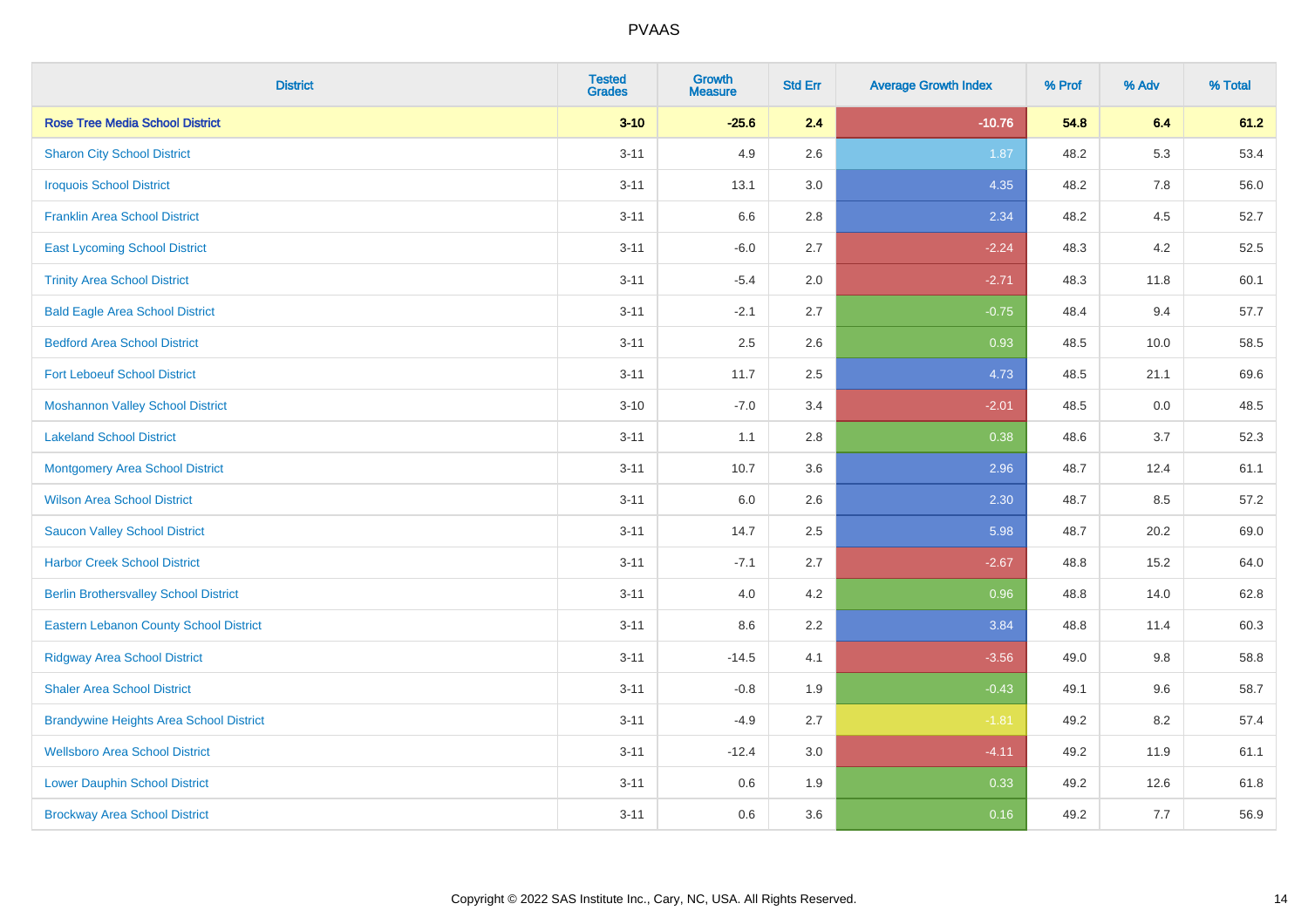| <b>District</b>                                | <b>Tested</b><br><b>Grades</b> | <b>Growth</b><br><b>Measure</b> | <b>Std Err</b> | <b>Average Growth Index</b> | % Prof | % Adv | % Total |
|------------------------------------------------|--------------------------------|---------------------------------|----------------|-----------------------------|--------|-------|---------|
| <b>Rose Tree Media School District</b>         | $3 - 10$                       | $-25.6$                         | 2.4            | $-10.76$                    | 54.8   | 6.4   | 61.2    |
| <b>Whitehall-Coplay School District</b>        | $3 - 11$                       | 6.1                             | 1.8            | 3.45                        | 49.3   | 7.4   | 56.6    |
| <b>Avella Area School District</b>             | $3 - 12$                       | $-0.3$                          | 4.7            | $-0.05$                     | 49.3   | 14.5  | 63.8    |
| <b>Wyoming Valley West School District</b>     | $3 - 11$                       | $-2.2$                          | 2.4            | $-0.91$                     | 49.4   | 3.0   | 52.4    |
| <b>Susquehanna Community School District</b>   | $3 - 11$                       | $-2.8$                          | 4.2            | $-0.66$                     | 49.4   | 6.9   | 56.3    |
| <b>Riverside Beaver County School District</b> | $3 - 11$                       | $-14.0$                         | 3.0            | $-4.64$                     | 49.4   | 8.8   | 58.2    |
| <b>Mohawk Area School District</b>             | $3 - 11$                       | $-7.5$                          | 3.1            | $-2.45$                     | 49.4   | 11.0  | 60.4    |
| <b>Twin Valley School District</b>             | $3 - 12$                       | $-3.6$                          | 2.1            | $-1.69$                     | 49.6   | 7.1   | 56.8    |
| Schuylkill Haven Area School District          | $3 - 11$                       | $-15.3$                         | 3.1            | $-4.87$                     | 49.7   | 2.4   | 52.1    |
| Moniteau School District                       | $3 - 11$                       | $-11.8$                         | 3.3            | $-3.56$                     | 50.0   | 6.3   | 56.3    |
| <b>Waynesboro Area School District</b>         | $3 - 12$                       | $-6.1$                          | 1.9            | $-3.20$                     | 50.0   | 6.8   | 56.8    |
| <b>Apollo-Ridge School District</b>            | $3 - 12$                       | $-4.7$                          | 3.7            | $-1.24$                     | 50.0   | 10.0  | 60.0    |
| <b>Burgettstown Area School District</b>       | $3 - 11$                       | $-2.1$                          | 3.4            | $-0.62$                     | 50.0   | 1.4   | 51.4    |
| South Side Area School District                | $3 - 11$                       | $-1.6$                          | 3.3            | $-0.48$                     | 50.0   | 6.8   | 56.8    |
| <b>Elizabethtown Area School District</b>      | $3 - 12$                       | $-0.9$                          | 1.9            | $-0.47$                     | 50.0   | 11.2  | 61.2    |
| <b>Glendale School District</b>                | $3 - 10$                       | $-0.9$                          | 3.7            | $-0.24$                     | 50.0   | 5.4   | 55.4    |
| Insight PA Cyber Charter School                | $3 - 11$                       | 0.7                             | 5.7            | 0.12                        | 50.0   | 4.8   | 54.8    |
| <b>Oswayo Valley School District</b>           | $3 - 12$                       | 8.5                             | 5.0            | 1.68                        | 50.0   | 16.7  | 66.7    |
| Pen Argyl Area School District                 | $3 - 12$                       | 9.2                             | 2.7            | 3.46                        | 50.0   | 12.6  | 62.6    |
| <b>Greenwood School District</b>               | $3 - 11$                       | 15.9                            | 3.9            | 4.11                        | 50.0   | 25.0  | 75.0    |
| <b>Great Valley School District</b>            | $3 - 11$                       | 15.0                            | 1.9            | 7.98                        | 50.0   | 35.0  | 85.0    |
| <b>Centennial School District</b>              | $3 - 10$                       | 7.1                             | 1.7            | 4.29                        | 50.1   | 8.7   | 58.9    |
| Ambridge Area School District                  | $3 - 12$                       | 9.1                             | 2.6            | 3.46                        | 50.4   | 10.7  | 61.1    |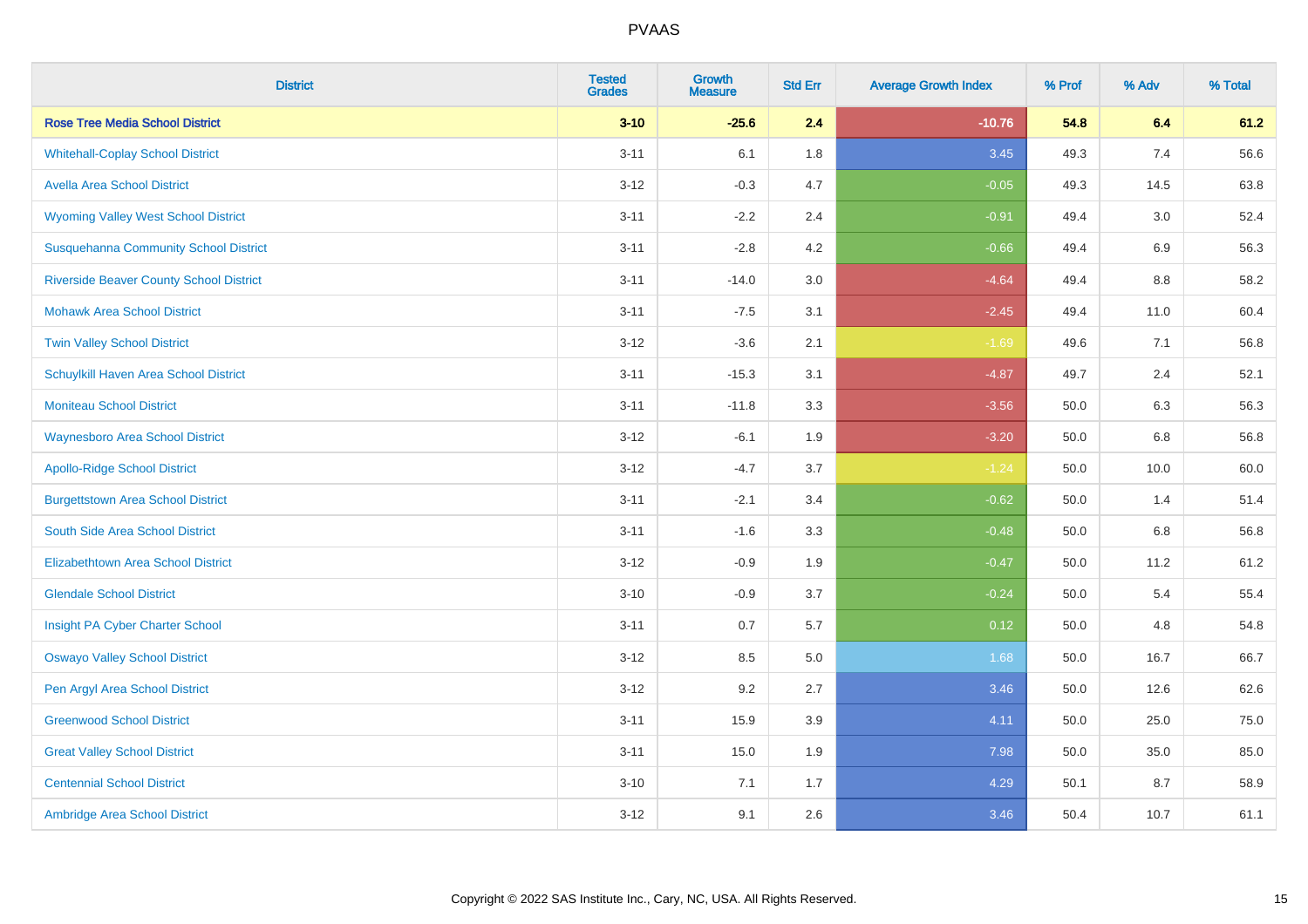| <b>District</b>                          | <b>Tested</b><br><b>Grades</b> | Growth<br><b>Measure</b> | <b>Std Err</b> | <b>Average Growth Index</b> | % Prof | % Adv | % Total |
|------------------------------------------|--------------------------------|--------------------------|----------------|-----------------------------|--------|-------|---------|
| <b>Rose Tree Media School District</b>   | $3 - 10$                       | $-25.6$                  | 2.4            | $-10.76$                    | 54.8   | 6.4   | 61.2    |
| Philadelphia Academy Charter School      | $3 - 11$                       | $-8.9$                   | 2.9            | $-3.04$                     | 50.5   | 2.9   | 53.4    |
| <b>Exeter Township School District</b>   | $3 - 11$                       | $-10.4$                  | 1.9            | $-5.44$                     | 50.6   | 2.7   | 53.3    |
| Shenango Area School District            | $3 - 11$                       | $-2.6$                   | 3.3            | $-0.79$                     | 50.6   | 13.9  | 64.6    |
| <b>Keystone School District</b>          | $3 - 11$                       | 3.1                      | 3.3            | 0.94                        | 50.6   | 6.5   | 57.1    |
| <b>Steel Valley School District</b>      | $3 - 11$                       | 6.5                      | 3.4            | 1.89                        | 50.7   | 5.6   | 56.3    |
| <b>Cocalico School District</b>          | $3 - 11$                       | 10.6                     | 2.0            | 5.18                        | 50.8   | 14.1  | 64.8    |
| <b>Yough School District</b>             | $3 - 10$                       | $-6.6$                   | 2.7            | $-2.43$                     | 50.8   | 4.0   | 54.8    |
| <b>Dubois Area School District</b>       | $3 - 11$                       | $-6.2$                   | 2.0            | $-3.07$                     | 50.9   | 13.4  | 64.3    |
| <b>Cambria Heights School District</b>   | $3 - 10$                       | $-4.1$                   | 3.1            | $-1.32$                     | 51.0   | 6.0   | 57.0    |
| Daniel Boone Area School District        | $3 - 12$                       | 5.7                      | 2.0            | 2.88                        | 51.0   | 11.5  | 62.6    |
| <b>Plum Borough School District</b>      | $3 - 11$                       | $-11.3$                  | 2.2            | $-5.19$                     | 51.1   | 9.0   | 60.1    |
| Northeastern York School District        | $3 - 11$                       | 5.9                      | 2.0            | 3.03                        | 51.1   | 16.6  | 67.6    |
| <b>Lehighton Area School District</b>    | $3 - 11$                       | $-1.6$                   | 2.3            | $-0.70$                     | 51.1   | 5.6   | 56.7    |
| <b>Valley Grove School District</b>      | $3 - 10$                       | $-3.7$                   | 3.7            | $-1.01$                     | 51.2   | 6.1   | 57.3    |
| <b>Millville Area School District</b>    | $3 - 12$                       | $-0.9$                   | 4.7            | $-0.18$                     | 51.4   | 5.4   | 56.8    |
| <b>Central Fulton School District</b>    | $3 - 11$                       | $-0.5$                   | 3.5            | $-0.14$                     | 51.4   | 8.6   | 60.0    |
| <b>Newport School District</b>           | $3 - 12$                       | 1.4                      | 3.5            | 0.41                        | 51.5   | 10.3  | 61.8    |
| <b>Armstrong School District</b>         | $3 - 11$                       | 2.6                      | 1.7            | 1.53                        | 51.5   | 6.1   | 57.6    |
| Northern Bedford County School District  | $3 - 11$                       | 16.5                     | 3.6            | 4.58                        | 51.7   | 20.0  | 71.7    |
| <b>Elizabeth Forward School District</b> | $3 - 11$                       | $-8.4$                   | 2.4            | $-3.41$                     | 51.7   | 4.0   | 55.7    |
| <b>Conewago Valley School District</b>   | $3 - 12$                       | $-0.9$                   | 2.0            | $-0.45$                     | 51.7   | 9.6   | 61.3    |
| Millersburg Area School District         | $3 - 11$                       | $6.2\,$                  | 3.8            | 1.63                        | 51.8   | 7.4   | 59.3    |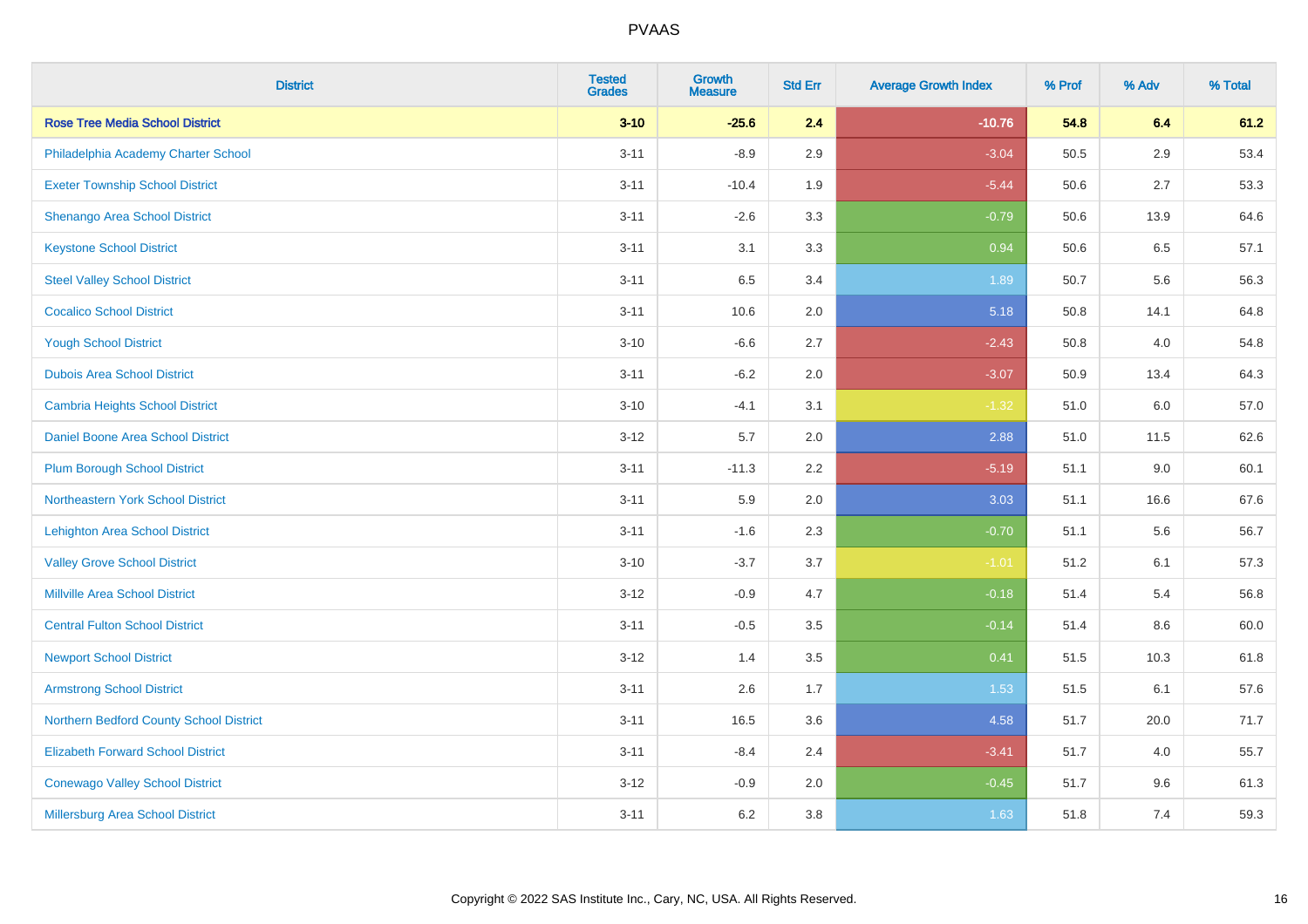| <b>District</b>                             | <b>Tested</b><br><b>Grades</b> | <b>Growth</b><br><b>Measure</b> | <b>Std Err</b> | <b>Average Growth Index</b> | % Prof | % Adv | % Total |
|---------------------------------------------|--------------------------------|---------------------------------|----------------|-----------------------------|--------|-------|---------|
| <b>Rose Tree Media School District</b>      | $3 - 10$                       | $-25.6$                         | 2.4            | $-10.76$                    | 54.8   | 6.4   | 61.2    |
| <b>Penn Manor School District</b>           | $3 - 11$                       | $-0.4$                          | 1.6            | $-0.25$                     | 51.9   | 12.6  | 64.5    |
| <b>Brentwood Borough School District</b>    | $3 - 11$                       | $-5.3$                          | 3.0            | $-1.72$                     | 52.0   | 6.1   | 58.2    |
| <b>North Pocono School District</b>         | $3 - 11$                       | $-2.3$                          | 3.4            | $-0.68$                     | 52.0   | 16.4  | 68.5    |
| <b>Conrad Weiser Area School District</b>   | $3 - 11$                       | 3.6                             | 2.2            | 1.63                        | 52.1   | 2.1   | 54.2    |
| <b>Reynolds School District</b>             | $3 - 10$                       | 0.5                             | 3.4            | 0.16                        | 52.1   | 7.0   | 59.2    |
| Octorara Area School District               | $3 - 11$                       | 9.1                             | 2.4            | 3.82                        | 52.1   | 8.5   | 60.6    |
| <b>Gateway School District</b>              | $3 - 11$                       | $0.8\,$                         | 2.2            | 0.38                        | 52.1   | 13.8  | 65.9    |
| <b>Dover Area School District</b>           | $3 - 12$                       | 6.0                             | 2.1            | 2.94                        | 52.2   | 6.0   | 58.2    |
| <b>Sayre Area School District</b>           | $3 - 11$                       | 11.2                            | 3.5            | 3.20                        | 52.2   | 7.5   | 59.7    |
| <b>Hanover Public School District</b>       | $3 - 11$                       | 5.2                             | 2.8            | 1.83                        | 52.2   | 14.4  | 66.7    |
| <b>Wayne Highlands School District</b>      | $3 - 11$                       | 7.8                             | 2.4            | 3.23                        | 52.3   | 13.1  | 65.4    |
| Northampton Area School District            | $3 - 11$                       | 4.0                             | 1.6            | 2.51                        | 52.3   | 10.8  | 63.1    |
| <b>Kennett Consolidated School District</b> | $3 - 11$                       | 4.8                             | 1.8            | 2.61                        | 52.5   | 10.7  | 63.2    |
| <b>Wilson School District</b>               | $3 - 12$                       | $8.8\,$                         | 1.5            | 5.96                        | 52.6   | 14.6  | 67.2    |
| <b>Mount Pleasant Area School District</b>  | $3 - 11$                       | $-5.0$                          | 2.6            | $-1.93$                     | 52.6   | 0.0   | 52.6    |
| <b>Old Forge School District</b>            | $3 - 12$                       | $-5.9$                          | 3.4            | $-1.73$                     | 52.9   | 7.1   | 60.0    |
| <b>Line Mountain School District</b>        | $3 - 11$                       | 4.1                             | 3.2            | 1.27                        | 52.9   | 9.2   | 62.1    |
| <b>Haverford Township School District</b>   | $3 - 11$                       | $8.0\,$                         | 1.5            | 5.27                        | 53.0   | 25.5  | 78.6    |
| <b>Allegheny Valley School District</b>     | $3 - 11$                       | 8.5                             | 3.9            | 2.17                        | 53.1   | 12.2  | 65.3    |
| South Butler County School District         | $3 - 10$                       | 3.9                             | 2.5            | 1.54                        | 53.1   | 16.6  | 69.7    |
| Karns City Area School District             | $3 - 11$                       | $-6.0$                          | 2.9            | $-2.03$                     | 53.1   | 8.3   | 61.5    |
| <b>Shippensburg Area School District</b>    | $3 - 11$                       | 9.3                             | 1.9            | 4.84                        | 53.1   | 10.2  | 63.3    |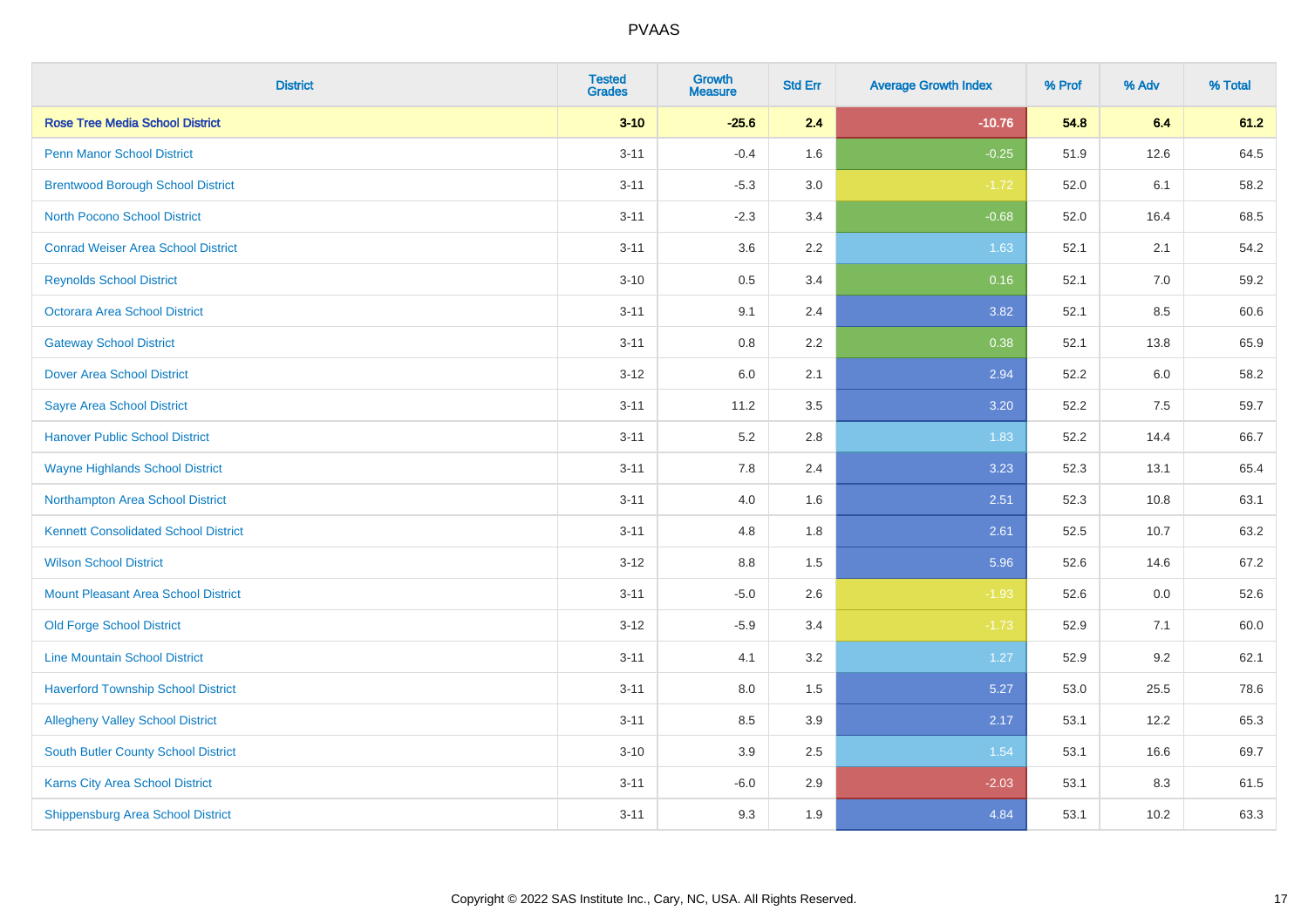| <b>District</b>                                | <b>Tested</b><br><b>Grades</b> | <b>Growth</b><br><b>Measure</b> | <b>Std Err</b> | <b>Average Growth Index</b> | % Prof | % Adv | % Total |
|------------------------------------------------|--------------------------------|---------------------------------|----------------|-----------------------------|--------|-------|---------|
| <b>Rose Tree Media School District</b>         | $3 - 10$                       | $-25.6$                         | 2.4            | $-10.76$                    | 54.8   | 6.4   | 61.2    |
| <b>Manheim Township School District</b>        | $3 - 12$                       | $-0.9$                          | 1.6            | $-0.58$                     | 53.2   | 15.5  | 68.7    |
| <b>Manheim Central School District</b>         | $3 - 11$                       | 2.1                             | 2.1            | 1.01                        | 53.2   | 11.6  | 64.8    |
| <b>Keystone Oaks School District</b>           | $3 - 11$                       | $5.5\,$                         | 2.6            | 2.07                        | 53.2   | 12.1  | 65.4    |
| <b>Central Dauphin School District</b>         | $3 - 11$                       | 4.4                             | 1.3            | 3.32                        | 53.3   | 7.4   | 60.7    |
| Northwestern Lehigh School District            | $3 - 11$                       | 2.2                             | 2.3            | 0.93                        | 53.3   | 9.7   | 63.0    |
| Allegheny-Clarion Valley School District       | $3 - 10$                       | 7.8                             | 4.7            | 1.65                        | 53.3   | 3.3   | 56.7    |
| <b>Northgate School District</b>               | $3 - 11$                       | 6.3                             | 3.6            | 1.73                        | 53.3   | 16.7  | 70.0    |
| <b>Greenville Area School District</b>         | $3 - 11$                       | 0.7                             | 2.9            | 0.26                        | 53.4   | 6.9   | 60.3    |
| <b>York Suburban School District</b>           | $3 - 11$                       | 10.1                            | 2.1            | 4.91                        | 53.5   | 27.8  | 81.3    |
| <b>Hempfield Area School District</b>          | $3 - 12$                       | 4.6                             | 1.6            | 2.86                        | 53.5   | 20.1  | 73.6    |
| <b>South Park School District</b>              | $3 - 11$                       | $-11.3$                         | 2.7            | $-4.23$                     | 53.5   | 13.7  | 67.3    |
| <b>Fleetwood Area School District</b>          | $3 - 10$                       | 12.2                            | 2.2            | 5.68                        | 53.5   | 11.6  | 65.2    |
| <b>Camp Hill School District</b>               | $3 - 12$                       | 2.3                             | 3.0            | 0.78                        | 53.6   | 17.5  | 71.1    |
| <b>Valley View School District</b>             | $3 - 11$                       | 18.1                            | 2.4            | 7.42                        | 53.7   | 14.7  | 68.4    |
| <b>Central Columbia School District</b>        | $3 - 12$                       | $-4.8$                          | 2.6            | $-1.86$                     | 53.7   | 14.8  | 68.5    |
| <b>Perkiomen Valley School District</b>        | $3 - 11$                       | $-3.5$                          | 1.6            | $-2.18$                     | 53.8   | 13.4  | 67.2    |
| <b>Palisades School District</b>               | $3 - 11$                       | $-8.7$                          | 2.8            | $-3.06$                     | 53.8   | 6.7   | 60.5    |
| <b>Conemaugh Township Area School District</b> | $3 - 12$                       | $-3.7$                          | 3.4            | $-1.09$                     | 53.8   | 17.6  | 71.4    |
| <b>Wyoming Area School District</b>            | $3 - 10$                       | $-1.3$                          | 2.6            | $-0.50$                     | 53.8   | 10.8  | 64.6    |
| <b>West York Area School District</b>          | $3 - 12$                       | 3.2                             | 2.3            | 1.38                        | 53.8   | 4.4   | 58.2    |
| <b>Girard School District</b>                  | $3 - 11$                       | $-0.6$                          | 2.7            | $-0.22$                     | 53.9   | 15.6  | 69.6    |
| <b>Hampton Township School District</b>        | $3 - 11$                       | 5.1                             | 2.2            | 2.35                        | 54.0   | 28.2  | 82.2    |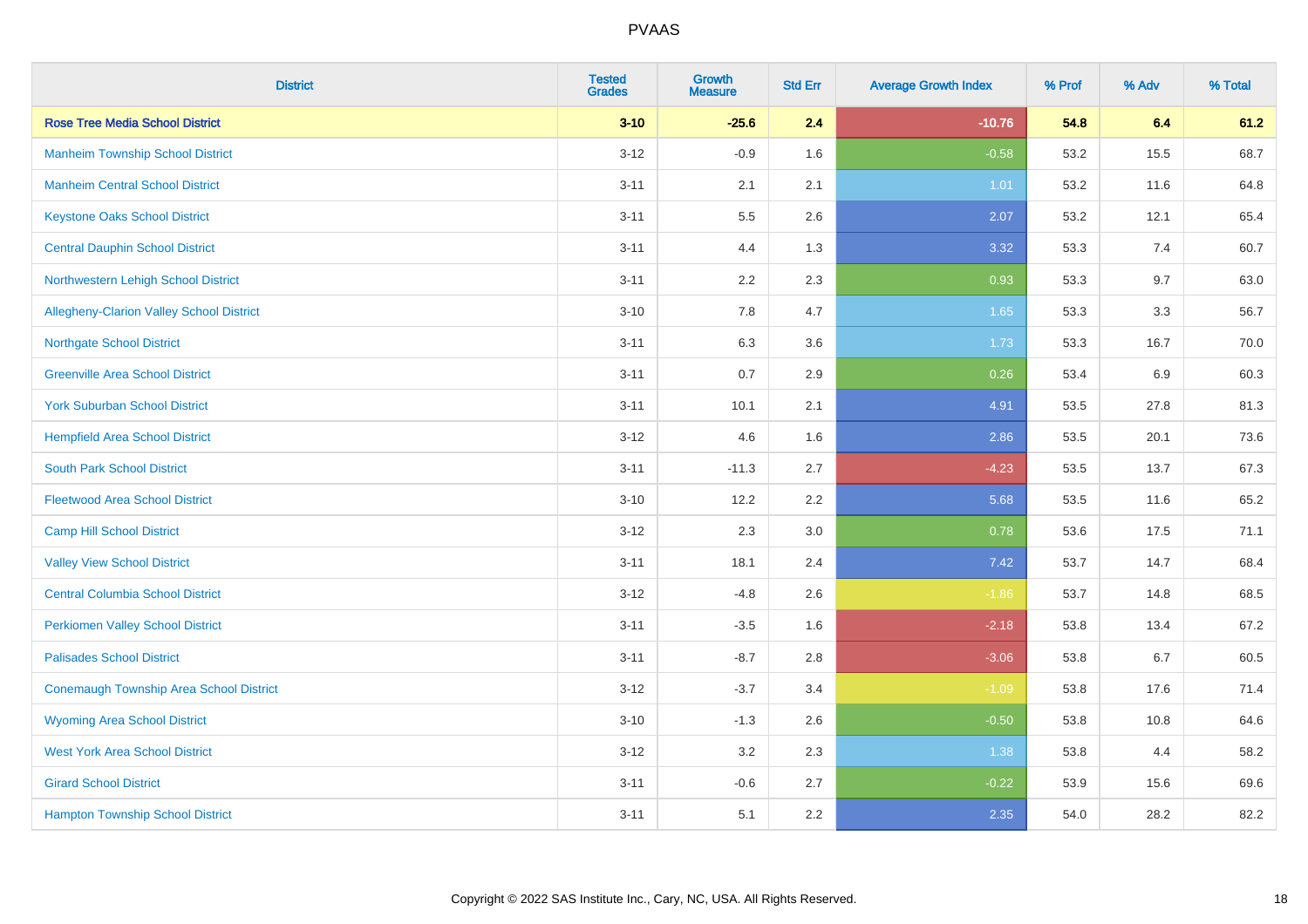| <b>District</b>                             | <b>Tested</b><br><b>Grades</b> | <b>Growth</b><br><b>Measure</b> | <b>Std Err</b> | <b>Average Growth Index</b> | % Prof | % Adv   | % Total |
|---------------------------------------------|--------------------------------|---------------------------------|----------------|-----------------------------|--------|---------|---------|
| <b>Rose Tree Media School District</b>      | $3 - 10$                       | $-25.6$                         | 2.4            | $-10.76$                    | 54.8   | 6.4     | 61.2    |
| Northern Tioga School District              | $3 - 12$                       | $-7.5$                          | 2.8            | $-2.64$                     | 54.0   | $1.2$   | 55.2    |
| <b>Carlisle Area School District</b>        | $3 - 11$                       | $-5.3$                          | 1.9            | $-2.81$                     | 54.0   | 6.3     | 60.3    |
| Johnsonburg Area School District            | $3 - 11$                       | $-14.1$                         | 3.9            | $-3.62$                     | 54.0   | 4.6     | 58.6    |
| <b>Ellwood City Area School District</b>    | $3 - 11$                       | $-4.2$                          | 3.2            | $-1.29$                     | 54.1   | 14.1    | 68.2    |
| <b>Central Greene School District</b>       | $3 - 11$                       | $-1.6$                          | 2.8            | $-0.55$                     | 54.2   | 2.8     | 57.0    |
| <b>West Shore School District</b>           | $3 - 12$                       | 5.0                             | 1.4            | 3.59                        | 54.2   | 9.4     | 63.6    |
| <b>Loyalsock Township School District</b>   | $3 - 12$                       | 4.2                             | 2.8            | 1.47                        | 54.3   | 2.1     | 56.4    |
| <b>Albert Gallatin Area School District</b> | $3 - 11$                       | $-0.8$                          | 2.4            | $-0.32$                     | 54.5   | 10.0    | 64.6    |
| <b>Wyalusing Area School District</b>       | $3 - 12$                       | 8.8                             | 3.3            | 2.68                        | 54.6   | 11.7    | 66.2    |
| <b>Jenkintown School District</b>           | $3 - 11$                       | 12.5                            | 4.4            | 2.84                        | 54.6   | 29.6    | 84.1    |
| <b>Ephrata Area School District</b>         | $3 - 11$                       | 5.6                             | 1.8            | 3.12                        | 54.7   | 9.5     | 64.2    |
| <b>Chartiers Valley School District</b>     | $3 - 11$                       | $-1.7$                          | 2.0            | $-0.81$                     | 54.7   | 8.4     | 63.1    |
| <b>Derry Township School District</b>       | $3 - 10$                       | 12.8                            | 2.0            | 6.39                        | 54.8   | 25.8    | 80.6    |
| <b>Rose Tree Media School District</b>      | $3 - 10$                       | $-25.6$                         | 2.4            | $-10.76$                    | 54.8   | 6.4     | 61.2    |
| <b>South Eastern School District</b>        | $3 - 11$                       | 0.9                             | 2.4            | 0.39                        | 54.8   | $6.6\,$ | 61.4    |
| <b>Dallas School District</b>               | $3 - 11$                       | $-2.5$                          | 2.2            | $-1.12$                     | 54.9   | 7.6     | 62.4    |
| Southern Columbia Area School District      | $3 - 11$                       | $-14.6$                         | 3.0            | $-4.92$                     | 55.0   | 4.0     | 59.0    |
| <b>Punxsutawney Area School District</b>    | $3 - 11$                       | 4.2                             | 2.9            | 1.45                        | 55.0   | 5.5     | 60.6    |
| <b>Bellwood-Antis School District</b>       | $3 - 10$                       | $-1.2$                          | 3.2            | $-0.39$                     | 55.1   | 10.1    | 65.2    |
| <b>Southern York County School District</b> | $3 - 11$                       | 14.2                            | 2.1            | 6.91                        | 55.1   | 18.1    | 73.1    |
| Lampeter-Strasburg School District          | $3 - 12$                       | $-8.6$                          | 2.0            | $-4.33$                     | 55.1   | 9.8     | 64.8    |
| <b>Schuylkill Valley School District</b>    | $3 - 11$                       | 1.4                             | 2.5            | 0.56                        | 55.1   | 10.2    | 65.3    |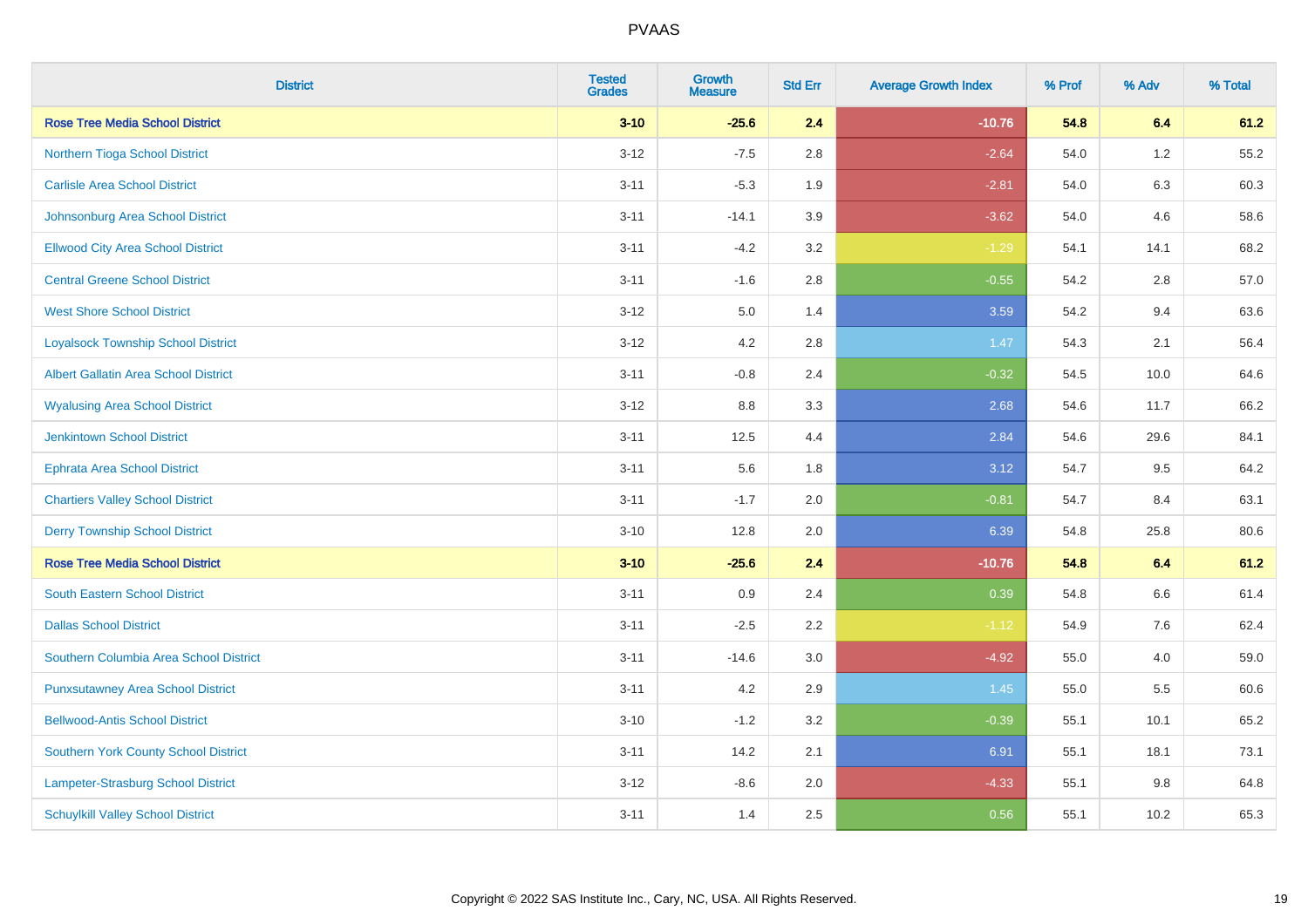| <b>District</b>                             | <b>Tested</b><br><b>Grades</b> | <b>Growth</b><br><b>Measure</b> | <b>Std Err</b> | <b>Average Growth Index</b> | % Prof | % Adv | % Total |
|---------------------------------------------|--------------------------------|---------------------------------|----------------|-----------------------------|--------|-------|---------|
| <b>Rose Tree Media School District</b>      | $3 - 10$                       | $-25.6$                         | 2.4            | $-10.76$                    | 54.8   | 6.4   | 61.2    |
| Wilmington Area School District             | $3 - 11$                       | 7.5                             | 3.0            | 2.48                        | 55.1   | 5.1   | 60.2    |
| <b>Spring Grove Area School District</b>    | $3 - 11$                       | 5.6                             | 2.1            | 2.68                        | 55.1   | 15.0  | 70.1    |
| <b>Quaker Valley School District</b>        | $3 - 11$                       | $-2.8$                          | 2.6            | $-1.08$                     | 55.2   | 13.2  | 68.4    |
| <b>Fort Cherry School District</b>          | $3 - 10$                       | $-5.9$                          | 3.8            | $-1.56$                     | 55.2   | 5.2   | 60.3    |
| <b>York Academy Regional Charter School</b> | $3 - 11$                       | 9.0                             | 5.0            | 1.79                        | 55.2   | 0.0   | 55.2    |
| <b>Littlestown Area School District</b>     | $3 - 11$                       | 11.4                            | 2.5            | 4.62                        | 55.2   | 10.4  | 65.6    |
| <b>Boyertown Area School District</b>       | $3 - 11$                       | $-4.7$                          | 1.5            | $-3.17$                     | 55.2   | 11.3  | 66.5    |
| <b>Brookville Area School District</b>      | $3 - 11$                       | 6.9                             | 3.0            | 2.30                        | 55.2   | 15.6  | 70.8    |
| <b>Sharpsville Area School District</b>     | $3 - 11$                       | $-1.4$                          | 3.5            | $-0.40$                     | 55.2   | 13.4  | 68.7    |
| <b>Delaware Valley School District</b>      | $3 - 11$                       | 12.6                            | 1.8            | 6.93                        | 55.2   | 16.2  | 71.4    |
| <b>Upper Adams School District</b>          | $3 - 11$                       | 1.3                             | 2.9            | 0.47                        | 55.2   | 8.6   | 63.8    |
| Lake-Lehman School District                 | $3 - 11$                       | 10.8                            | 2.7            | 3.93                        | 55.3   | $7.9$ | 63.2    |
| <b>Kutztown Area School District</b>        | $3 - 12$                       | $-0.2$                          | 3.2            | $-0.05$                     | 55.4   | 13.3  | 68.7    |
| <b>Windber Area School District</b>         | $3 - 11$                       | $-7.2$                          | 3.2            | $-2.24$                     | 55.4   | 7.2   | 62.6    |
| Pennsylvania Leadership Charter School      | $3 - 11$                       | 4.6                             | 2.2            | 2.13                        | 55.4   | 11.2  | 66.7    |
| <b>Greater Latrobe School District</b>      | $3 - 11$                       | 0.6                             | 1.9            | 0.31                        | 55.5   | 14.1  | 69.5    |
| <b>Central York School District</b>         | $3 - 12$                       | 12.3                            | 1.7            | 7.20                        | 55.5   | 11.5  | 67.0    |
| <b>Millcreek Township School District</b>   | $3 - 11$                       | 3.1                             | 1.5            | 2.06                        | 55.6   | 14.2  | 69.7    |
| <b>Belle Vernon Area School District</b>    | $3 - 11$                       | 6.5                             | 2.6            | 2.44                        | 55.6   | 11.1  | 66.7    |
| <b>Lower Merion School District</b>         | $3 - 11$                       | 19.0                            | 1.3            | 14.93                       | 55.6   | 29.9  | 85.5    |
| West Jefferson Hills School District        | $3 - 11$                       | 1.8                             | 2.1            | 0.88                        | 55.7   | 20.8  | 76.4    |
| <b>Wyomissing Area School District</b>      | $3 - 12$                       | 0.8                             | 2.6            | 0.33                        | 55.7   | 17.6  | 73.3    |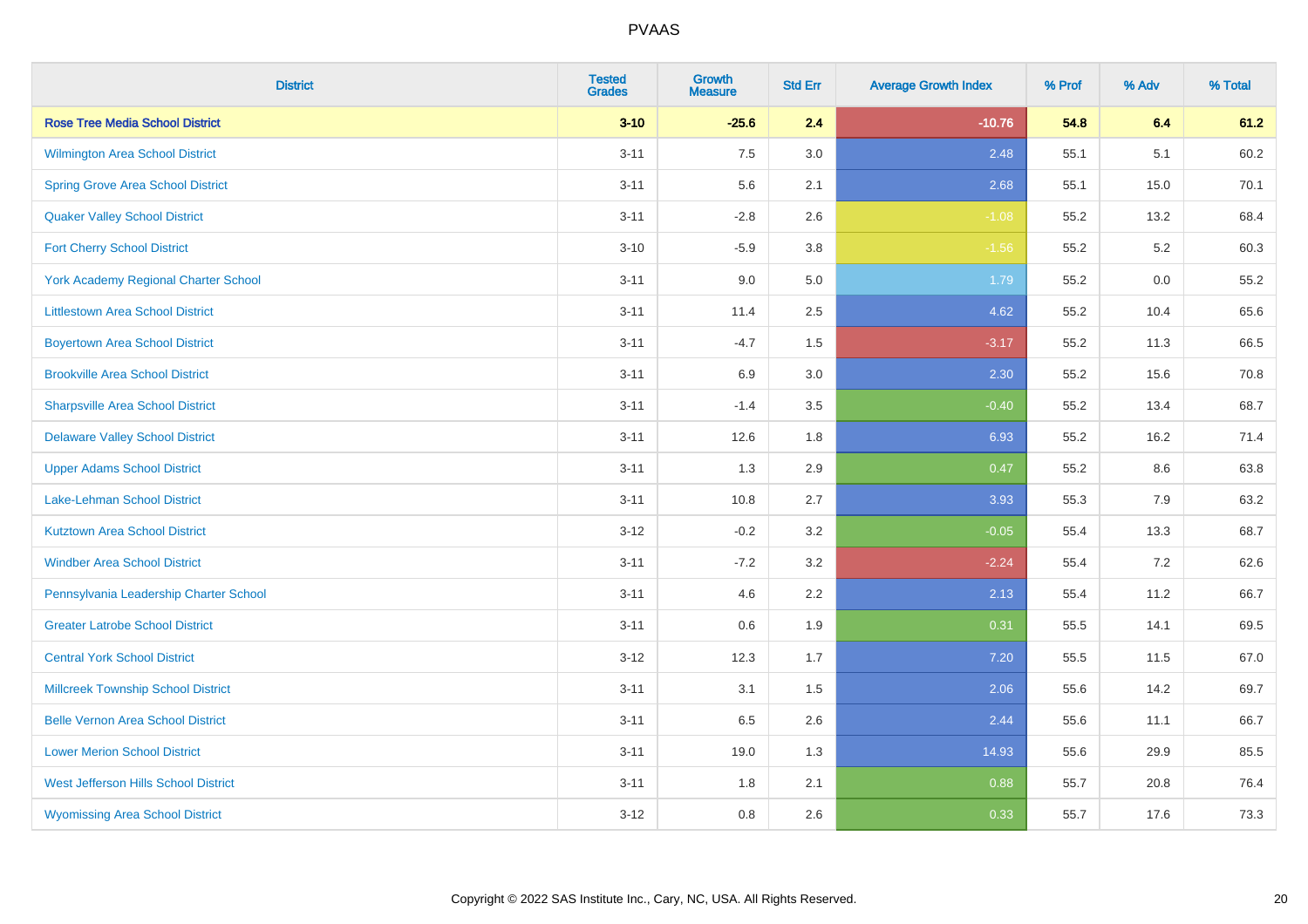| <b>District</b>                              | <b>Tested</b><br><b>Grades</b> | <b>Growth</b><br><b>Measure</b> | <b>Std Err</b> | <b>Average Growth Index</b> | % Prof | % Adv | % Total |
|----------------------------------------------|--------------------------------|---------------------------------|----------------|-----------------------------|--------|-------|---------|
| <b>Rose Tree Media School District</b>       | $3 - 10$                       | $-25.6$                         | 2.4            | $-10.76$                    | 54.8   | 6.4   | 61.2    |
| <b>Charleroi School District</b>             | $3 - 11$                       | $-2.6$                          | 3.0            | $-0.86$                     | 55.7   | 7.4   | 63.1    |
| <b>Coudersport Area School District</b>      | $3 - 11$                       | 7.7                             | 3.7            | 2.06                        | 55.7   | 8.2   | 63.9    |
| <b>East Penn School District</b>             | $3 - 11$                       | 4.1                             | 1.3            | 3.27                        | 55.8   | 11.5  | 67.3    |
| <b>North Penn School District</b>            | $3 - 11$                       | 9.1                             | 1.1            | 8.36                        | 55.8   | 17.0  | 72.8    |
| <b>Blackhawk School District</b>             | $3 - 11$                       | 4.7                             | 2.3            | 2.01                        | 55.8   | 8.8   | 64.6    |
| <b>Bloomsburg Area School District</b>       | $3 - 10$                       | 0.7                             | 3.0            | 0.23                        | 55.9   | 11.8  | 67.6    |
| <b>Dallastown Area School District</b>       | $3 - 11$                       | 13.5                            | 1.5            | 8.84                        | 56.0   | 17.9  | 73.8    |
| <b>Mercer Area School District</b>           | $3 - 11$                       | $-0.2$                          | 3.3            | $-0.06$                     | 56.0   | 8.0   | 64.0    |
| <b>Abington School District</b>              | $3 - 10$                       | $-11.5$                         | 1.9            | $-6.00$                     | 56.2   | 11.6  | 67.8    |
| <b>Slippery Rock Area School District</b>    | $3 - 11$                       | $-6.3$                          | 2.5            | $-2.51$                     | 56.2   | 9.5   | 65.7    |
| <b>Otto-Eldred School District</b>           | $3 - 11$                       | $-0.7$                          | 4.2            | $-0.15$                     | 56.2   | 6.2   | 62.5    |
| <b>Central Cambria School District</b>       | $3 - 11$                       | $3.0\,$                         | 2.5            | 1.17                        | 56.2   | 9.7   | 66.0    |
| <b>Avon Grove School District</b>            | $3 - 10$                       | 10.0                            | 1.6            | 6.26                        | 56.3   | 18.6  | 74.9    |
| <b>Eastern York School District</b>          | $3 - 11$                       | 9.6                             | 2.6            | 3.71                        | 56.3   | 12.6  | 68.9    |
| Palmyra Area School District                 | $3 - 11$                       | 5.6                             | 1.9            | 2.96                        | 56.4   | 15.6  | 72.0    |
| <b>Bermudian Springs School District</b>     | $3 - 11$                       | $-5.5$                          | 2.9            | $-1.94$                     | 56.4   | 6.8   | 63.2    |
| Pennsylvania Virtual Charter School          | $3 - 11$                       | 11.8                            | 3.5            | 3.37                        | 56.5   | 11.1  | 67.6    |
| <b>Quakertown Community School District</b>  | $3 - 12$                       | $-4.4$                          | 1.6            | $-2.70$                     | 56.5   | 10.0  | 66.6    |
| <b>Western Beaver County School District</b> | $3 - 11$                       | $-7.8$                          | 4.2            | $-1.87$                     | 56.5   | 6.5   | 63.0    |
| Fox Chapel Area School District              | $3 - 11$                       | 9.8                             | 1.8            | 5.36                        | 56.6   | 28.6  | 85.2    |
| <b>Carbondale Area School District</b>       | $3 - 10$                       | 7.4                             | 3.3            | 2.25                        | 56.6   | 2.6   | 59.2    |
| <b>West Perry School District</b>            | $3 - 11$                       | 12.5                            | 2.5            | 4.99                        | 56.6   | 8.4   | 65.0    |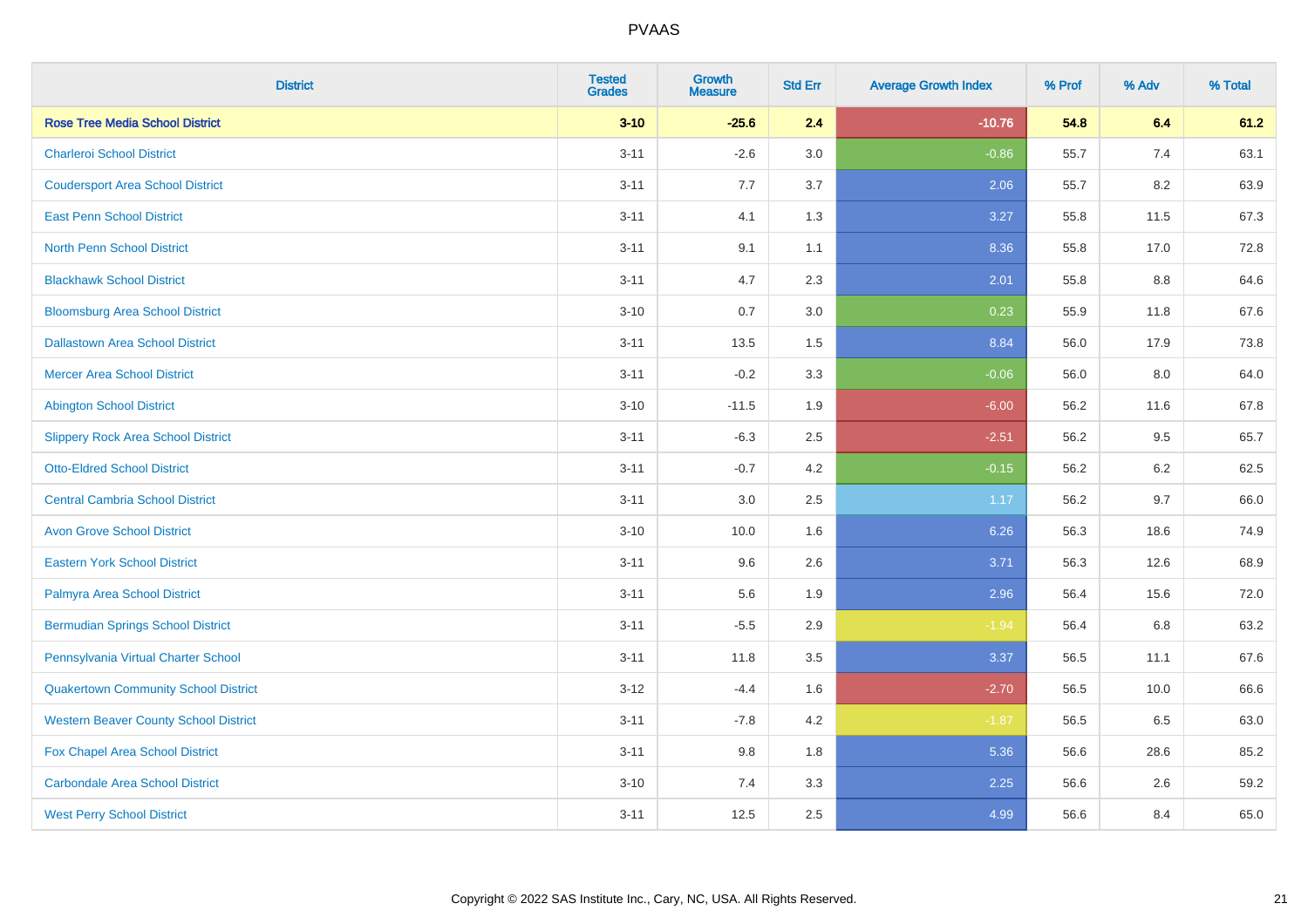| <b>District</b>                               | <b>Tested</b><br><b>Grades</b> | <b>Growth</b><br><b>Measure</b> | <b>Std Err</b> | <b>Average Growth Index</b> | % Prof | % Adv   | % Total |
|-----------------------------------------------|--------------------------------|---------------------------------|----------------|-----------------------------|--------|---------|---------|
| <b>Rose Tree Media School District</b>        | $3 - 10$                       | $-25.6$                         | 2.4            | $-10.76$                    | 54.8   | 6.4     | 61.2    |
| 21st Century Cyber Charter School             | $6 - 12$                       | 5.7                             | 2.3            | 2.50                        | 56.7   | $8.3\,$ | 65.0    |
| <b>Southmoreland School District</b>          | $3 - 11$                       | $-8.3$                          | 3.6            | $-2.32$                     | 56.8   | 7.2     | 64.0    |
| Selinsgrove Area School District              | $3 - 12$                       | 8.3                             | 2.3            | 3.54                        | 56.8   | 10.0    | 66.8    |
| <b>Clarion-Limestone Area School District</b> | $3 - 12$                       | $-2.5$                          | 4.1            | $-0.60$                     | 56.8   | 6.8     | 63.6    |
| <b>Central Valley School District</b>         | $3 - 10$                       | 4.8                             | 2.4            | 1.98                        | 56.9   | 9.0     | 65.9    |
| Owen J Roberts School District                | $3 - 11$                       | $-12.3$                         | 1.6            | $-7.61$                     | 57.0   | 11.9    | 69.0    |
| <b>Lewisburg Area School District</b>         | $3 - 11$                       | $-2.7$                          | 2.6            | $-1.03$                     | 57.0   | 18.5    | 75.6    |
| Saint Marys Area School District              | $3 - 11$                       | 7.8                             | 2.6            | 3.04                        | 57.0   | 8.2     | 65.2    |
| <b>Hollidaysburg Area School District</b>     | $3 - 11$                       | 6.0                             | 2.1            | 2.88                        | 57.1   | 12.3    | 69.4    |
| Mechanicsburg Area School District            | $3 - 11$                       | 5.9                             | 1.8            | 3.29                        | 57.2   | 13.7    | 70.9    |
| <b>Seneca Valley School District</b>          | $3 - 11$                       | $-1.4$                          | 1.4            | $-0.99$                     | 57.2   | 11.4    | 68.6    |
| <b>Fairview School District</b>               | $3 - 11$                       | 3.4                             | 2.6            | 1.32                        | 57.2   | 17.6    | 74.8    |
| <b>Pleasant Valley School District</b>        | $3 - 11$                       | 3.1                             | 2.0            | 1.57                        | 57.2   | 5.5     | 62.8    |
| <b>Danville Area School District</b>          | $3 - 11$                       | 0.4                             | 2.6            | 0.15                        | 57.4   | 18.4    | 75.7    |
| Northern York County School District          | $3 - 11$                       | 15.6                            | 2.0            | 7.98                        | 57.4   | 11.5    | 68.8    |
| <b>Kiski Area School District</b>             | $3 - 11$                       | $-3.7$                          | 2.0            | $-1.86$                     | 57.4   | 10.4    | 67.8    |
| <b>Crestwood School District</b>              | $3 - 11$                       | $-0.4$                          | 2.4            | $-0.17$                     | 57.4   | 17.0    | 74.4    |
| <b>Beaver Area School District</b>            | $3 - 10$                       | 4.7                             | 2.4            | 1.94                        | 57.4   | 16.8    | 74.2    |
| <b>Palmerton Area School District</b>         | $3 - 11$                       | $-1.2$                          | 3.0            | $-0.39$                     | 57.4   | 5.0     | 62.4    |
| <b>Hermitage School District</b>              | $3 - 12$                       | 3.8                             | 2.4            | 1.60                        | 57.5   | 9.3     | 66.8    |
| <b>Freeport Area School District</b>          | $3 - 10$                       | 9.7                             | 2.5            | 3.91                        | 57.5   | 17.8    | 75.3    |
| <b>Marple Newtown School District</b>         | $3 - 11$                       | 2.0                             | 2.4            | 0.81                        | 57.6   | 12.8    | 70.4    |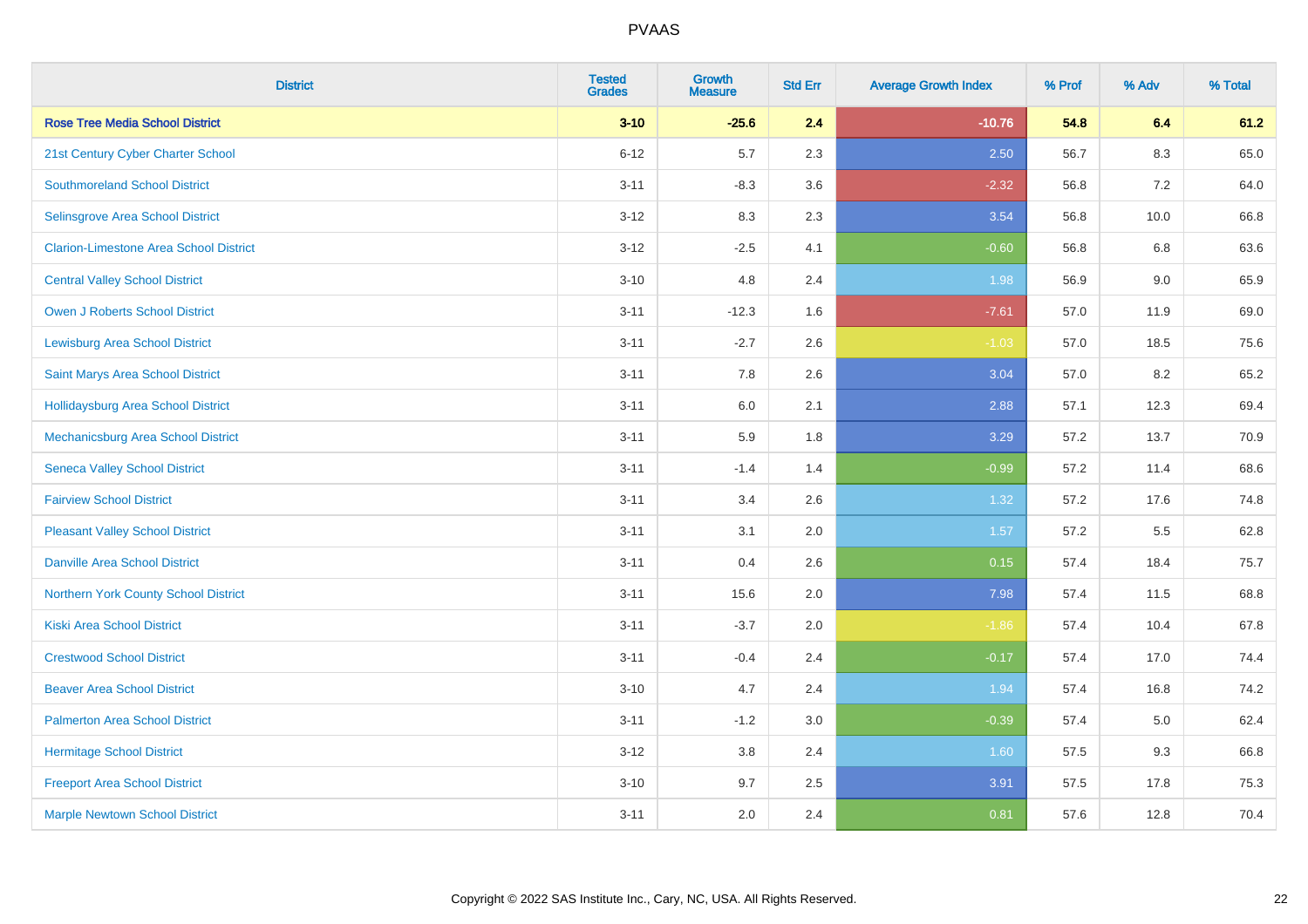| <b>District</b>                                | <b>Tested</b><br><b>Grades</b> | <b>Growth</b><br><b>Measure</b> | <b>Std Err</b> | <b>Average Growth Index</b> | % Prof | % Adv   | % Total |
|------------------------------------------------|--------------------------------|---------------------------------|----------------|-----------------------------|--------|---------|---------|
| <b>Rose Tree Media School District</b>         | $3 - 10$                       | $-25.6$                         | 2.4            | $-10.76$                    | 54.8   | 6.4     | 61.2    |
| <b>Southeastern Greene School District</b>     | $3 - 10$                       | 3.3                             | 4.6            | 0.72                        | 57.6   | 6.1     | 63.6    |
| <b>Mcguffey School District</b>                | $3 - 11$                       | 2.1                             | 2.6            | 0.81                        | 57.7   | 3.1     | 60.8    |
| <b>Upper Perkiomen School District</b>         | $3 - 11$                       | 22.1                            | 2.1            | 10.74                       | 57.7   | 13.2    | 70.9    |
| <b>Mountain View School District</b>           | $3 - 11$                       | 20.9                            | 3.5            | 5.91                        | 57.8   | 20.3    | 78.1    |
| <b>Fairfield Area School District</b>          | $3 - 11$                       | $-5.6$                          | 3.4            | $-1.66$                     | 57.9   | 4.0     | 61.8    |
| <b>Riverview School District</b>               | $3 - 11$                       | $-4.6$                          | 3.8            | $-1.20$                     | 57.9   | 15.8    | 73.7    |
| <b>Upper Moreland Township School District</b> | $3 - 11$                       | $-5.0$                          | 2.2            | $-2.31$                     | 57.9   | 4.0     | 61.9    |
| <b>Mars Area School District</b>               | $3 - 10$                       | 5.7                             | 2.1            | 2.75                        | 57.9   | 18.2    | 76.1    |
| <b>Midd-West School District</b>               | $3 - 11$                       | 10.3                            | 2.7            | 3.80                        | 58.0   | 13.4    | 71.4    |
| <b>State College Area School District</b>      | $3 - 11$                       | 20.5                            | 1.4            | 14.33                       | 58.0   | 25.9    | 84.0    |
| <b>Parkland School District</b>                | $3 - 11$                       | 5.3                             | 1.2            | 4.30                        | 58.0   | 22.3    | 80.4    |
| <b>Hempfield School District</b>               | $3 - 11$                       | 0.1                             | 1.4            | 0.08                        | 58.2   | $9.9\,$ | 68.2    |
| <b>Abington Heights School District</b>        | $3 - 11$                       | 13.5                            | 2.2            | 6.27                        | 58.3   | 16.2    | 74.5    |
| <b>Wissahickon School District</b>             | $3 - 10$                       | 12.5                            | 1.8            | 6.85                        | 58.3   | 22.4    | 80.7    |
| <b>Commodore Perry School District</b>         | $3 - 11$                       | 3.2                             | 5.5            | 0.58                        | 58.3   | 0.0     | 58.3    |
| <b>Hopewell Area School District</b>           | $3 - 11$                       | 2.6                             | 2.7            | 0.97                        | 58.4   | 4.0     | 62.4    |
| <b>Norwin School District</b>                  | $3 - 11$                       | 18.0                            | 1.7            | 10.37                       | 58.5   | 27.0    | 85.4    |
| <b>Burrell School District</b>                 | $3 - 11$                       | 4.5                             | 3.1            | 1.48                        | 58.5   | 13.8    | 72.3    |
| <b>Baldwin-Whitehall School District</b>       | $3 - 11$                       | 1.8                             | 1.9            | 0.94                        | 58.6   | 8.6     | 67.1    |
| <b>Moon Area School District</b>               | $3 - 11$                       | 8.2                             | 1.9            | 4.25                        | 58.7   | 18.5    | 77.2    |
| <b>Neshaminy School District</b>               | $3 - 11$                       | 4.0                             | 1.3            | 3.02                        | 58.7   | 9.5     | 68.2    |
| <b>Canon-Mcmillan School District</b>          | $3 - 11$                       | $-0.8$                          | 1.6            | $-0.50$                     | 58.7   | 15.9    | 74.6    |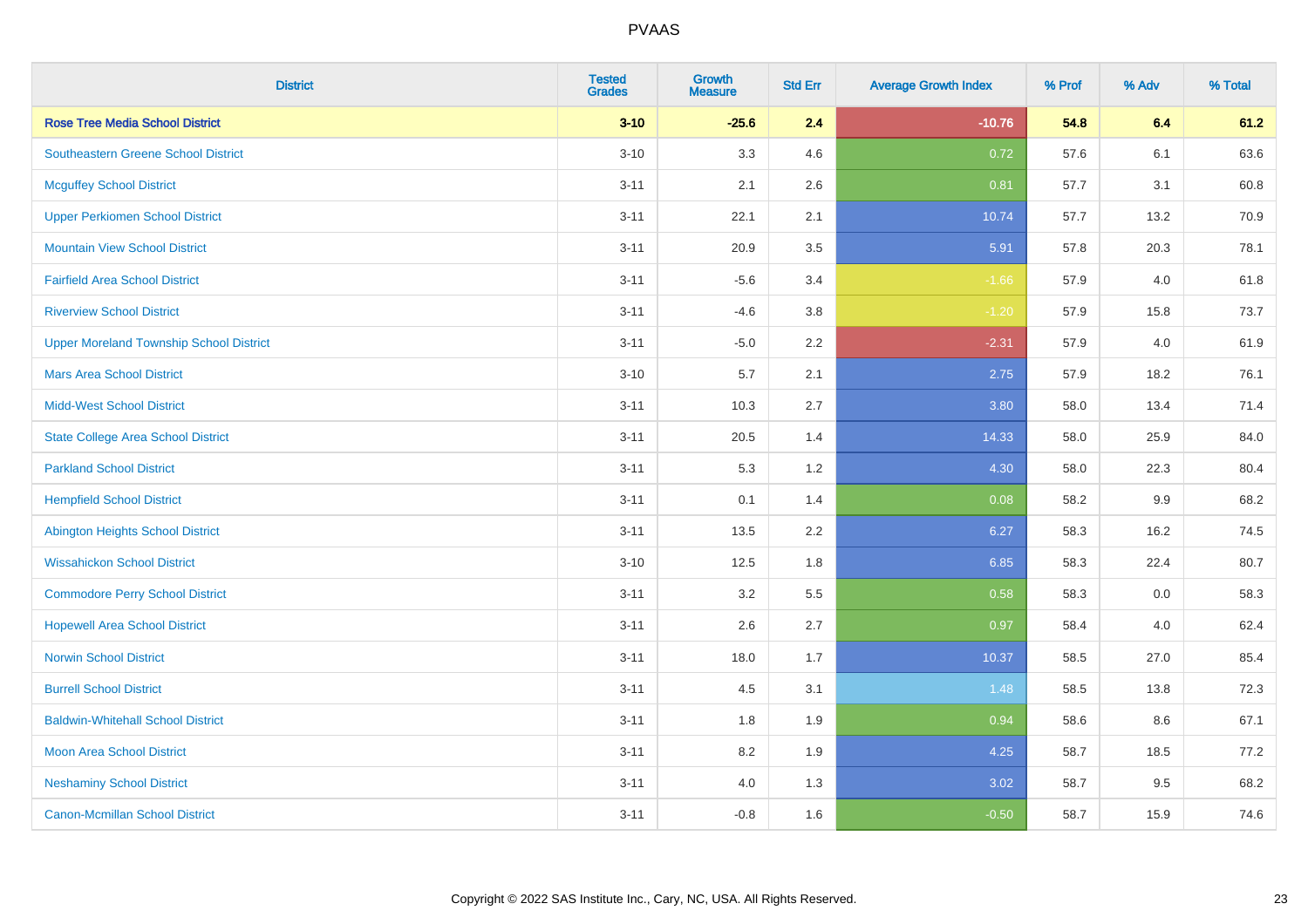| <b>District</b>                                    | <b>Tested</b><br><b>Grades</b> | Growth<br><b>Measure</b> | <b>Std Err</b> | <b>Average Growth Index</b> | % Prof | % Adv | % Total |
|----------------------------------------------------|--------------------------------|--------------------------|----------------|-----------------------------|--------|-------|---------|
| <b>Rose Tree Media School District</b>             | $3 - 10$                       | $-25.6$                  | 2.4            | $-10.76$                    | 54.8   | 6.4   | 61.2    |
| <b>Avon Grove Charter School</b>                   | $3 - 11$                       | 9.0                      | 2.9            | 3.13                        | 58.8   | 16.7  | 75.5    |
| <b>North Hills School District</b>                 | $3 - 11$                       | $-1.8$                   | 1.8            | $-0.96$                     | 59.1   | 14.1  | 73.2    |
| <b>School Lane Charter School</b>                  | $3 - 11$                       | 12.4                     | 3.6            | 3.43                        | 59.1   | 9.8   | 68.9    |
| <b>Ligonier Valley School District</b>             | $3 - 11$                       | 4.2                      | 3.1            | 1.34                        | 59.1   | 10.3  | 69.5    |
| <b>Nazareth Area School District</b>               | $3 - 11$                       | $-4.7$                   | 1.7            | $-2.82$                     | 59.2   | 9.9   | 69.0    |
| <b>Westinghouse Arts Academy Charter School</b>    | $9 - 10$                       | $-0.7$                   | 3.6            | $-0.19$                     | 59.2   | 8.4   | 67.6    |
| <b>Upper Merion Area School District</b>           | $3 - 11$                       | 15.3                     | 2.0            | 7.62                        | 59.3   | 19.3  | 78.6    |
| Capital Area School for the Arts Charter School    | $9 - 11$                       | 5.8                      | 4.1            | 1.39                        | 59.3   | 18.6  | 78.0    |
| <b>North Allegheny School District</b>             | $3 - 11$                       | 17.4                     | 1.3            | 13.52                       | 59.5   | 28.1  | 87.6    |
| <b>Lincoln Park Performing Arts Charter School</b> | $7 - 11$                       | 3.6                      | 2.5            | 1.42                        | 59.6   | 14.7  | 74.3    |
| <b>Chartiers-Houston School District</b>           | $3 - 10$                       | $-8.6$                   | 3.5            | $-2.41$                     | 59.7   | 4.5   | 64.2    |
| <b>Avonworth School District</b>                   | $3 - 10$                       | $-12.6$                  | 3.1            | $-4.01$                     | 59.8   | 4.6   | 64.4    |
| <b>Peters Township School District</b>             | $3 - 11$                       | 5.0                      | 1.8            | 2.76                        | 59.8   | 26.1  | 85.9    |
| <b>Phoenixville Area School District</b>           | $3 - 11$                       | $-1.7$                   | 2.1            | $-0.83$                     | 59.9   | 10.6  | 70.5    |
| <b>Derry Area School District</b>                  | $3 - 11$                       | 13.2                     | 2.8            | 4.69                        | 60.0   | 12.5  | 72.5    |
| <b>Downingtown Area School District</b>            | $3 - 11$                       | 12.1                     | 1.1            | 10.67                       | 60.0   | 23.5  | 83.6    |
| <b>Pennsbury School District</b>                   | $3 - 11$                       | 11.7                     | 1.5            | 7.90                        | 60.1   | 21.3  | 81.3    |
| <b>South Western School District</b>               | $3 - 12$                       | 3.9                      | 1.9            | 2.08                        | 60.2   | 8.1   | 68.3    |
| <b>Colonial School District</b>                    | $3 - 11$                       | 14.0                     | 1.7            | 8.21                        | 60.2   | 19.6  | 79.8    |
| <b>Conestoga Valley School District</b>            | $3 - 11$                       | 8.7                      | 1.8            | 4.69                        | 60.3   | 13.5  | 73.8    |
| <b>United School District</b>                      | $3 - 11$                       | 2.1                      | 3.4            | 0.63                        | 60.3   | 6.6   | 66.9    |
| <b>Lakeview School District</b>                    | $3 - 11$                       | $-0.9$                   | 3.7            | $-0.24$                     | 60.3   | 3.2   | 63.5    |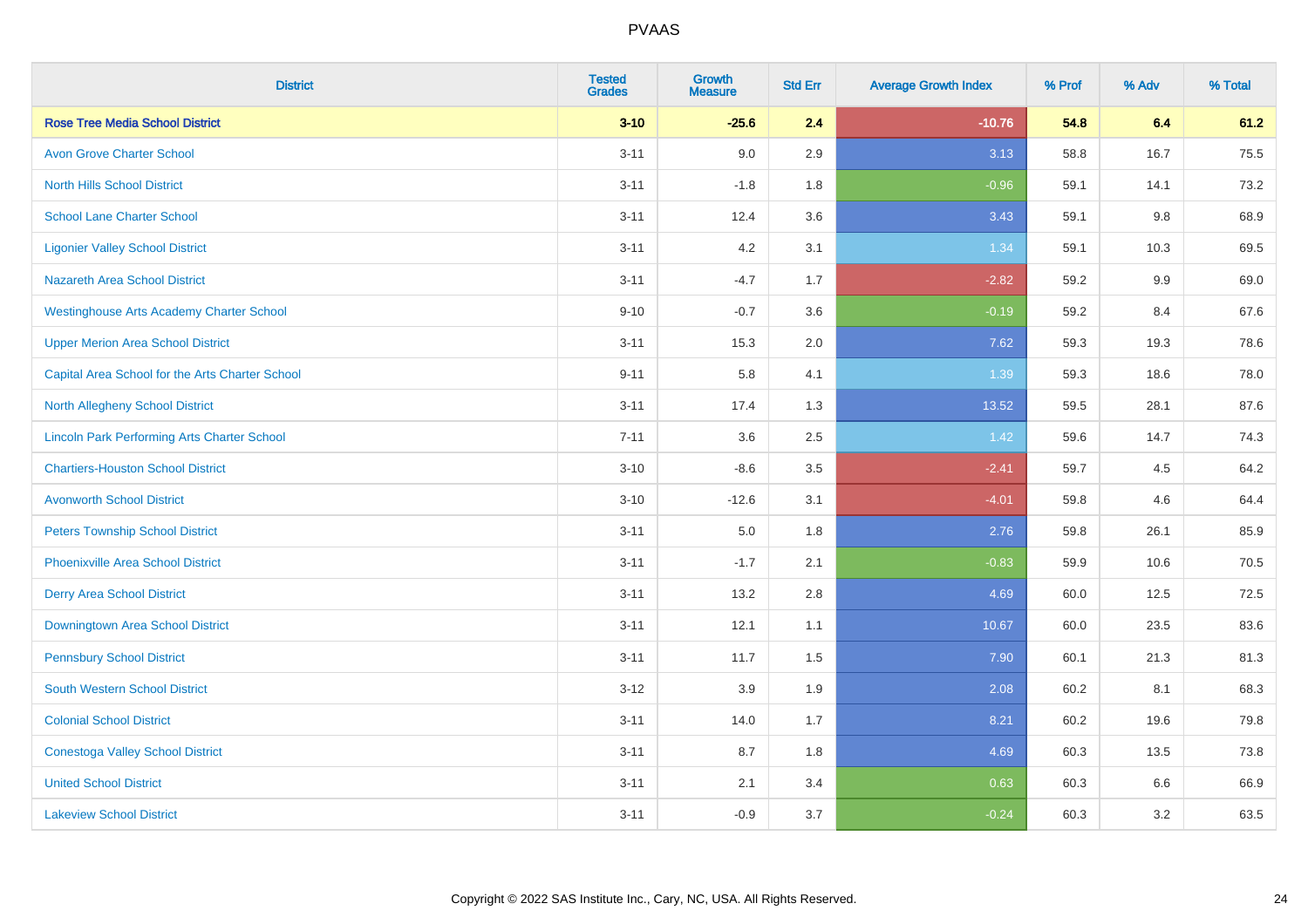| <b>District</b>                          | <b>Tested</b><br><b>Grades</b> | Growth<br><b>Measure</b> | <b>Std Err</b> | <b>Average Growth Index</b> | % Prof | % Adv | % Total |
|------------------------------------------|--------------------------------|--------------------------|----------------|-----------------------------|--------|-------|---------|
| <b>Rose Tree Media School District</b>   | $3 - 10$                       | $-25.6$                  | 2.4            | $-10.76$                    | 54.8   | 6.4   | 61.2    |
| <b>Tyrone Area School District</b>       | $3 - 12$                       | 19.7                     | 2.5            | 7.87                        | 60.4   | 16.7  | 77.1    |
| <b>Everett Area School District</b>      | $3 - 11$                       | 5.0                      | 3.4            | 1.47                        | 60.5   | 1.3   | 61.8    |
| <b>Donegal School District</b>           | $3 - 12$                       | 3.1                      | 2.4            | 1.29                        | 60.6   | 9.1   | 69.7    |
| <b>Pine-Richland School District</b>     | $3 - 11$                       | 11.5                     | 1.8            | 6.31                        | 60.6   | 24.4  | 85.0    |
| <b>Cumberland Valley School District</b> | $3 - 12$                       | 18.5                     | 1.3            | 14.64                       | 60.7   | 23.4  | 84.1    |
| East Pennsboro Area School District      | $3 - 11$                       | $-4.2$                   | 2.5            | $-1.71$                     | 60.8   | 8.5   | 69.3    |
| <b>Upper Dublin School District</b>      | $3 - 12$                       | 15.4                     | 1.8            | 8.53                        | 60.8   | 24.8  | 85.6    |
| <b>Spring-Ford Area School District</b>  | $3 - 11$                       | 6.0                      | 1.3            | 4.46                        | 60.8   | 16.5  | 77.4    |
| <b>Springfield School District</b>       | $3 - 11$                       | 13.8                     | 1.7            | 7.99                        | 60.9   | 21.5  | 82.4    |
| New Brighton Area School District        | $3 - 11$                       | 4.6                      | 3.1            | 1.47                        | 60.9   | 5.8   | 66.7    |
| South Fayette Township School District   | $3 - 11$                       | 1.7                      | 2.0            | 0.88                        | 61.0   | 26.5  | 87.6    |
| <b>Montour School District</b>           | $3 - 11$                       | $-1.8$                   | 2.1            | $-0.88$                     | 61.4   | 15.1  | 76.5    |
| <b>Deer Lakes School District</b>        | $3 - 11$                       | 17.0                     | 2.7            | 6.32                        | 61.5   | 16.4  | 77.9    |
| Penn Cambria School District             | $3 - 11$                       | $-0.0$                   | 2.7            | $-0.01$                     | 61.5   | 7.7   | 69.2    |
| <b>Union Area School District</b>        | $3 - 11$                       | 1.9                      | 4.3            | 0.44                        | 61.5   | 0.0   | 61.5    |
| <b>Halifax Area School District</b>      | $3 - 11$                       | 4.7                      | 3.9            | 1.22                        | 61.5   | 9.6   | 71.2    |
| <b>Souderton Area School District</b>    | $3 - 11$                       | 12.4                     | 1.5            | 8.28                        | 61.7   | 15.2  | 76.9    |
| <b>Upper Saint Clair School District</b> | $3 - 11$                       | 18.5                     | 1.7            | 10.65                       | 61.8   | 30.1  | 91.9    |
| Mt Lebanon School District               | $3 - 11$                       | $-1.0$                   | 1.5            | $-0.70$                     | 61.9   | 24.0  | 85.9    |
| <b>Richland School District</b>          | $3 - 11$                       | 6.7                      | 2.9            | 2.33                        | 62.2   | 19.2  | 81.4    |
| <b>General Mclane School District</b>    | $3 - 11$                       | 3.1                      | 2.9            | 1.07                        | 62.3   | 4.9   | 67.2    |
| <b>Penn-Trafford School District</b>     | $3 - 11$                       | 13.4                     | 1.7            | 7.87                        | 62.3   | 21.9  | 84.2    |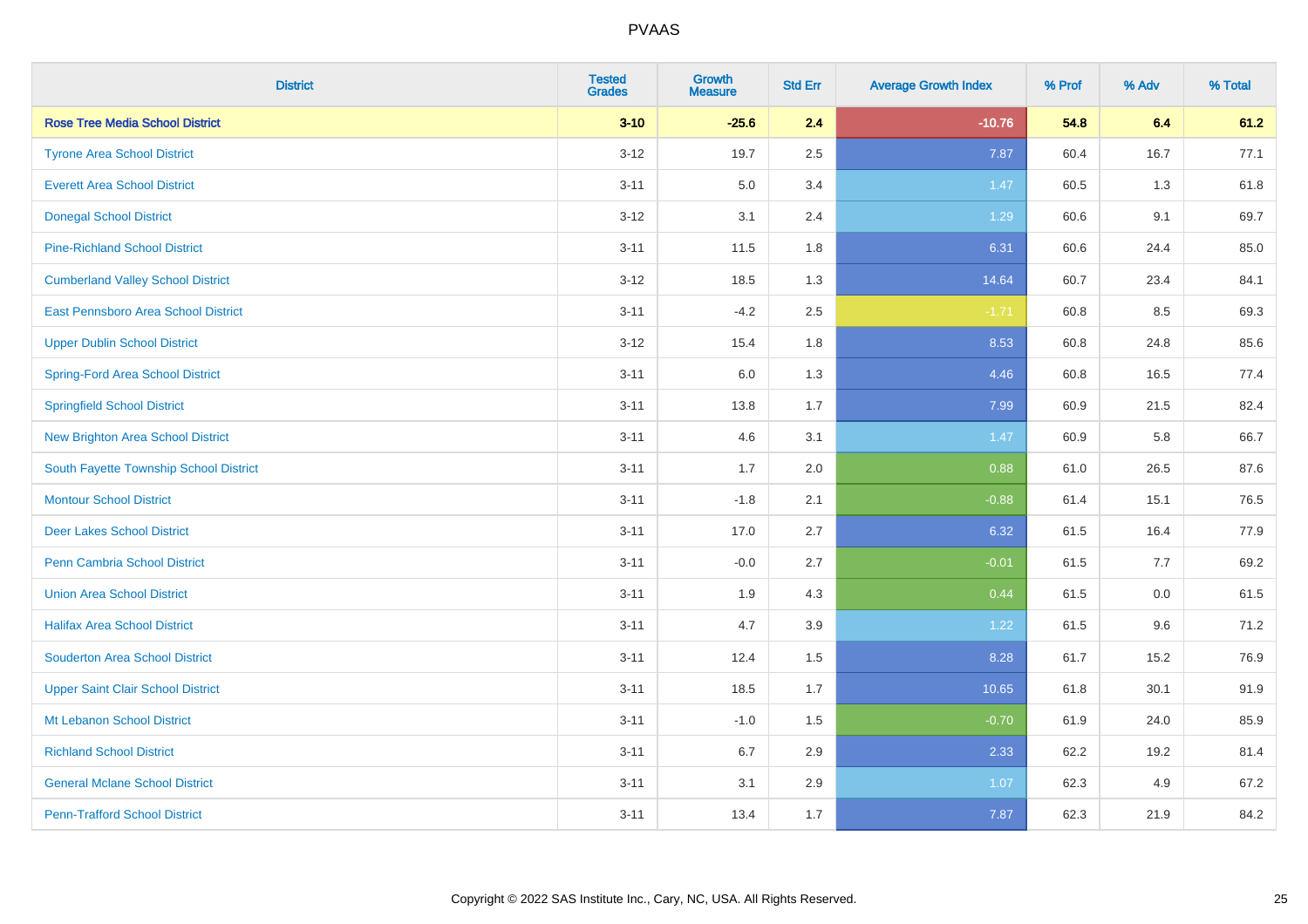| <b>District</b>                                | <b>Tested</b><br><b>Grades</b> | <b>Growth</b><br><b>Measure</b> | <b>Std Err</b> | <b>Average Growth Index</b> | % Prof | % Adv | % Total |
|------------------------------------------------|--------------------------------|---------------------------------|----------------|-----------------------------|--------|-------|---------|
| <b>Rose Tree Media School District</b>         | $3 - 10$                       | $-25.6$                         | 2.4            | $-10.76$                    | 54.8   | 6.4   | 61.2    |
| Lehigh Valley Charter High School For The Arts | $9 - 10$                       | 7.3                             | 2.6            | 2.82                        | 62.3   | 18.2  | 80.5    |
| <b>Neshannock Township School District</b>     | $3 - 10$                       | $-9.7$                          | 2.9            | $-3.34$                     | 62.4   | 5.6   | 67.9    |
| <b>Uniontown Area School District</b>          | $3 - 11$                       | 6.0                             | 3.2            | 1.87                        | 62.4   | 5.9   | 68.2    |
| <b>Greencastle-Antrim School District</b>      | $3 - 11$                       | $-3.0$                          | 2.2            | $-1.36$                     | 62.4   | 9.9   | 72.3    |
| <b>Methacton School District</b>               | $3 - 11$                       | 2.5                             | 1.7            | 1.43                        | 62.5   | 16.4  | 79.0    |
| <b>North East School District</b>              | $3 - 11$                       | $-9.3$                          | 3.1            | $-3.02$                     | 62.6   | 14.4  | 77.0    |
| <b>Springfield Township School District</b>    | $3 - 11$                       | $-18.9$                         | 3.2            | $-5.88$                     | 62.6   | 3.6   | 66.3    |
| <b>Lower Moreland Township School District</b> | $3 - 11$                       | 2.0                             | 2.2            | 0.95                        | 62.8   | 17.0  | 79.8    |
| <b>Council Rock School District</b>            | $3 - 11$                       | 8.9                             | 1.2            | 7.65                        | 62.8   | 16.6  | 79.4    |
| <b>Central Bucks School District</b>           | $3 - 11$                       | 1.6                             | 0.9            | 1.66                        | 63.0   | 16.8  | 79.8    |
| <b>West Allegheny School District</b>          | $3 - 12$                       | 4.0                             | 2.1            | 1.96                        | 63.1   | 15.7  | 78.8    |
| <b>Belmont Charter School</b>                  | $3 - 10$                       | 16.0                            | 6.5            | 2.45                        | 64.3   | 0.0   | 64.3    |
| <b>Wallingford-Swarthmore School District</b>  | $3 - 10$                       | 0.9                             | 2.4            | 0.38                        | 64.4   | 22.7  | 87.1    |
| <b>Jamestown Area School District</b>          | $3 - 11$                       | 13.5                            | 4.2            | 3.19                        | 64.4   | 13.3  | 77.8    |
| <b>Shanksville-Stonycreek School District</b>  | $3 - 10$                       | 7.0                             | 5.9            | 1.20                        | 64.7   | 17.6  | 82.4    |
| <b>Radnor Township School District</b>         | $3 - 12$                       | 1.0                             | 2.1            | 0.50                        | 65.0   | 23.2  | 88.2    |
| <b>Bethel Park School District</b>             | $3 - 11$                       | 5.6                             | 1.8            | 3.18                        | 65.3   | 18.6  | 83.9    |
| <b>Southern Lehigh School District</b>         | $3 - 11$                       | $-0.4$                          | 2.3            | $-0.17$                     | 66.1   | 11.9  | 78.0    |
| <b>Sullivan County School District</b>         | $3 - 10$                       | $-4.0$                          | 4.4            | $-0.90$                     | 66.7   | 2.6   | 69.2    |
| <b>Franklin Regional School District</b>       | $3 - 11$                       | 2.0                             | 1.9            | 1.02                        | 66.7   | 15.5  | 82.1    |
| <b>West Chester Area School District</b>       | $3 - 11$                       | 12.6                            | 1.2            | 10.38                       | 66.8   | 20.2  | 87.0    |
| <b>Garnet Valley School District</b>           | $3 - 10$                       | 10.9                            | 1.7            | 6.53                        | 67.1   | 19.0  | 86.1    |